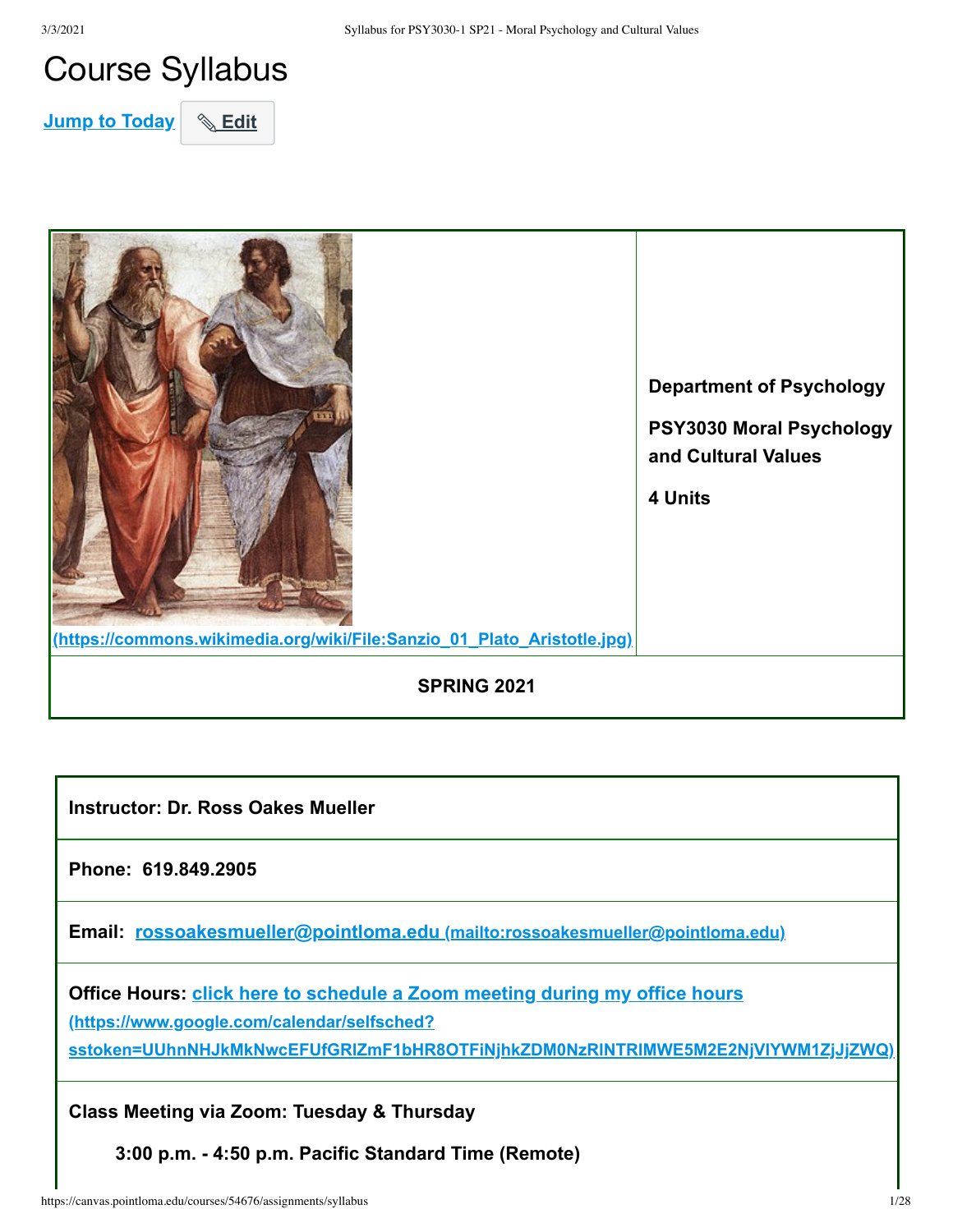**3:55 p.m - 4:45 p.m. PST (In-Person when available)**

#### **PLNU Mission**

### **To Teach ~ To Shape ~ To Send**

Point Loma Nazarene University exists to provide higher education in a vital Christian community where minds are engaged and challenged, character is modeled and formed, and service is an expression of faith. Being of Wesleyan heritage, we strive to be a learning community where grace is foundational, truth is pursued, and holiness is a way of life.

#### **COURSE DESCRIPTION**

Introduction to the psychological study of morality, prosocial behavior, and character development, including a survey of historical and contemporary theories of morality. Includes a particular emphasis on the role of cultural norms and values, as well as an analysis of the ways in which such values are developed and transmitted in contemporary culture (e.g., media, academics, family, etc.).

### **COURSE LEARNING OUTCOMES**

Students will be able to...

- 1. To learn the historical and contemporary psychological theories of moral development and moral motivation.
- 2. To learn to apply moral psychological theories to better enhance character development in real-life situations (e.g., parenting, education, preaching, discipleship, etc.).
- 3. To better understand the differences in values across cultures, as well as factors that may contribute to such differences, and the implications that such differences have for a life of Christian discipleship.
- 4. To increase your ability to read, comprehend, and critically evaluate articles and studies published in psychological journals.
- 5. To learn to integrate multiple theories and findings into a single unified understanding of human character and morality.

The purpose of each class session is to highlight selected topics from the required readings and to supplement this material with related ideas. *Students are responsible for all assigned readings, whether or not discussed in class*. On a typical day, a 15-to-30-minute review of the material will be combined with a one-hour "graduate style" discussion. Each student is expected to have read the assigned reading for class discussion, and be prepared to think critically about and discuss the reading in class.

### **REQUIRED TEXTS AND RECOMMENDED STUDY RESOURCES**

#### *Primary Texts*

• Narvaez, D., & Lapsley, D.K. (Eds.) (2009). Personality, Identity, and Character: Explorations in Moral Psychology. New York: Cambridge University Press.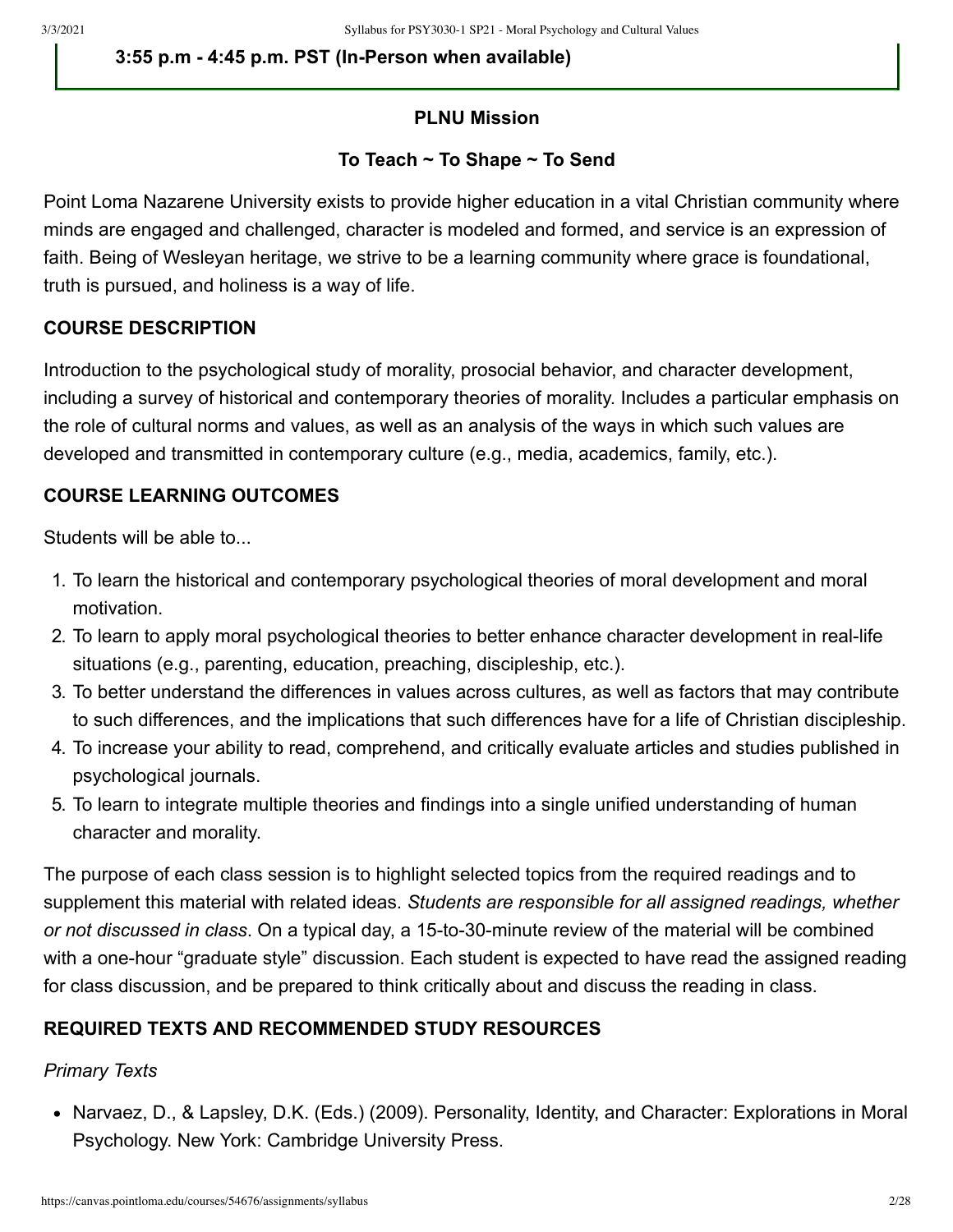Coursepack of Articles to be purchased from University Readers.

#### *Required Supplemental Articles*

- *[Oakes Mueller, Ross. \(2021\). PSY3030](https://store.cognella.com/23282)* Moral Psychology and Cultural Values. **Cognella Custom Prints (https://store.cognella.com/23282)**
- Online articles available through links on Canvas.

## **COURSE CREDIT HOUR INFORMATION**

In the interest of providing sufficient time to accomplish the stated Course Learning Outcomes, this class meets the PLNU credit hour policy for a 4 unit class delivered over fourteen weeks. (Based on 37.5 hours of student engagement per credit hour.). Specific details about how the class meets the credit hour requirement can be provided upon request.

### **Distribution of Student Learning Hours**

| Category                                           | <b>Time Expectation in Hours</b> |
|----------------------------------------------------|----------------------------------|
| Class Meetings via Zoom                            | 27                               |
| <b>Reading Assignments</b>                         | 53                               |
| Written Assignments                                | 50                               |
| <b>Other Assignments &amp; Learning Activities</b> | 30                               |
| <b>Total Hours</b>                                 | 150                              |

### **ASSESSMENT AND GRADING**

Student grades will be posted in the Canvas grade book no later than midnight on Tuesday of each week beginning in Week Two of this course. It is important to read the comments posted in the grade book as these comments are intended to help students improve their work. Final grades will be posted within one week of the end of the class. Grades will be based on the following:

| <b>Assignment</b>                                              | Grade |
|----------------------------------------------------------------|-------|
| Daily Written Reading Summaries                                | 10%   |
| Daily Video Reading Responses (and Comments on Peer<br>Videos) | 5%    |
| <b>Class Participation</b>                                     | 15%   |
| Detailed Reading Summary & Discussion Leader (Time 1)          | 10%   |
|                                                                |       |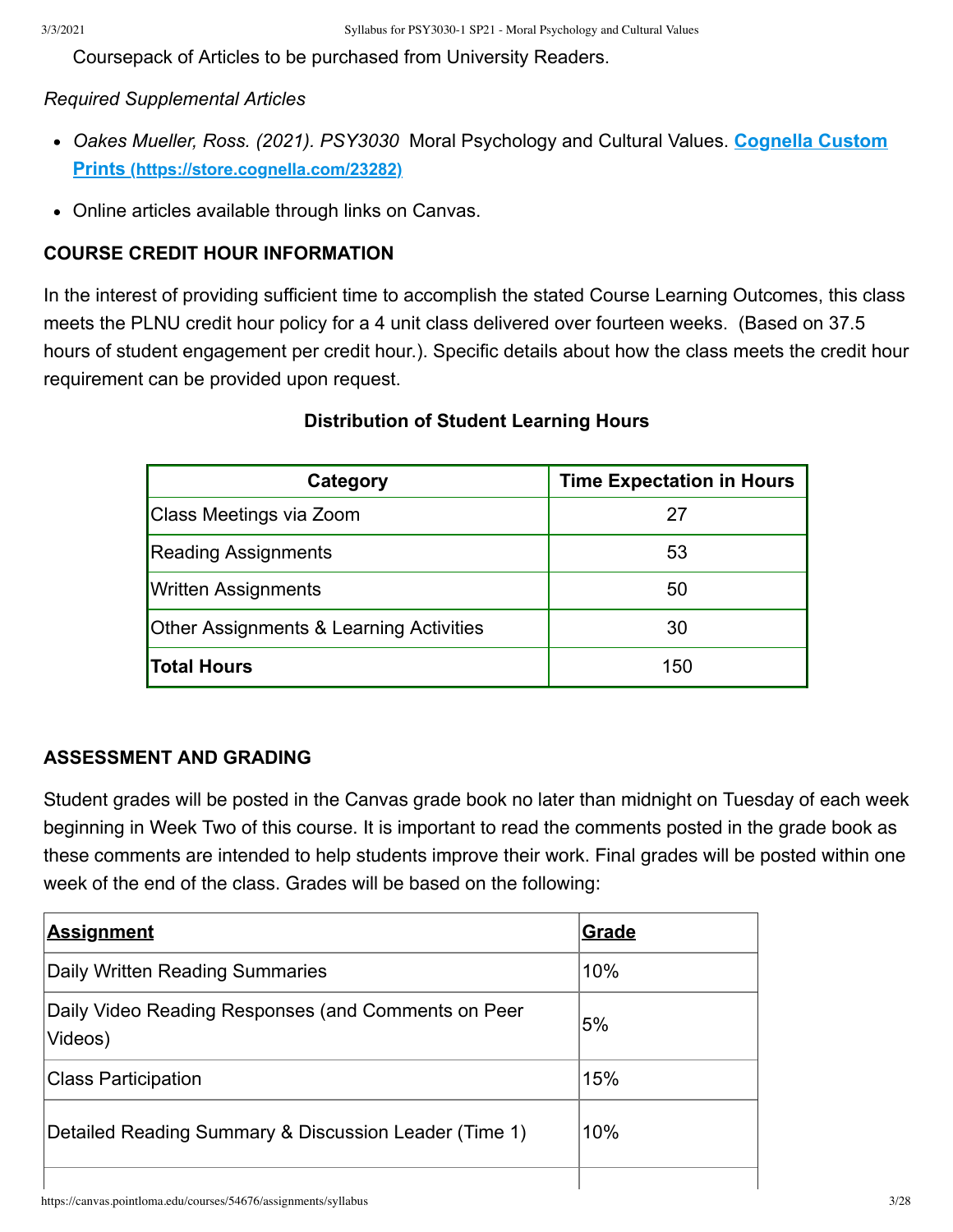3/3/2021 Syllabus for PSY3030-1 SP21 - Moral Psychology and Cultural Values

| <u> Total</u>                                         | <u> 100%</u> |
|-------------------------------------------------------|--------------|
| Act of Compassion                                     | 5%           |
| Morality and Values in the Media Project              | 35%          |
| Detailed Reading Summary & Discussion Leader (Time 2) | 20%          |

## **Written Reading Summary (10%)**

By Midnight (12:00am) on the night before each class session you will turn in a **Written Reading Summary** on Canvas. This serves to help you prepare for each class discussion, and provides a record of your having read (and thought critically about) the material. It also allows me to read through your responses, and gauge your level of understanding prior to our discussion.

Each response will be given a letter grade for its thoughtfulness and clarity. A-level papers will include a brief (one- to two-paragraph) summary of the main ideas of the article.

The best papers are those that:

- 1. Go well beyond the abstract of the article
- 2. Accurately identify and describe some of the key theoretical arguments of the paper
- 3. (For empirical articles) accurately describe key methods and findings from the study

**Note**: If you miss a class, no credit will be given for class discussion, and **you will only receive (partial) credit for your daily reading reflection if you** *turn it in before the next class in which you are present* (i.e. turn in missing reflections prior to the *very next class* to receive some credit).

## **Daily Video Reading Response (5%)**

In addition to your daily Written Reading Summary, by **midnight (12:00 am)** on the night before each class session, you will turn in a Daily Video Response on Canvas. This serves to help you prepare for each class discussion, and provides a record of your having read (and thought critically about) the material. It also allows me to watch each of your responses before class-time, and to gauge your level of understanding prior to our discussion. You should also watch and respond to at least two videos of others in your **assignment group** by 2:00 pm on the day of class.

Each response will be given a letter grade for its thoughtfulness and clarity. A-level responses will:

- $\circ$  Be brief (between 1:00-1:30 minute mark and absolutely no longer than 2:00)
- Include a thoughtful response to the article
- o The best responses are those that either a) critically question one or more of the assumptions, methods, or conclusions of an article and/or  $\underline{b}$ ) use the article as a jumping-off place for thinking about how moral development may be either enhanced or hindered by parents, friends, schools, churches, etc.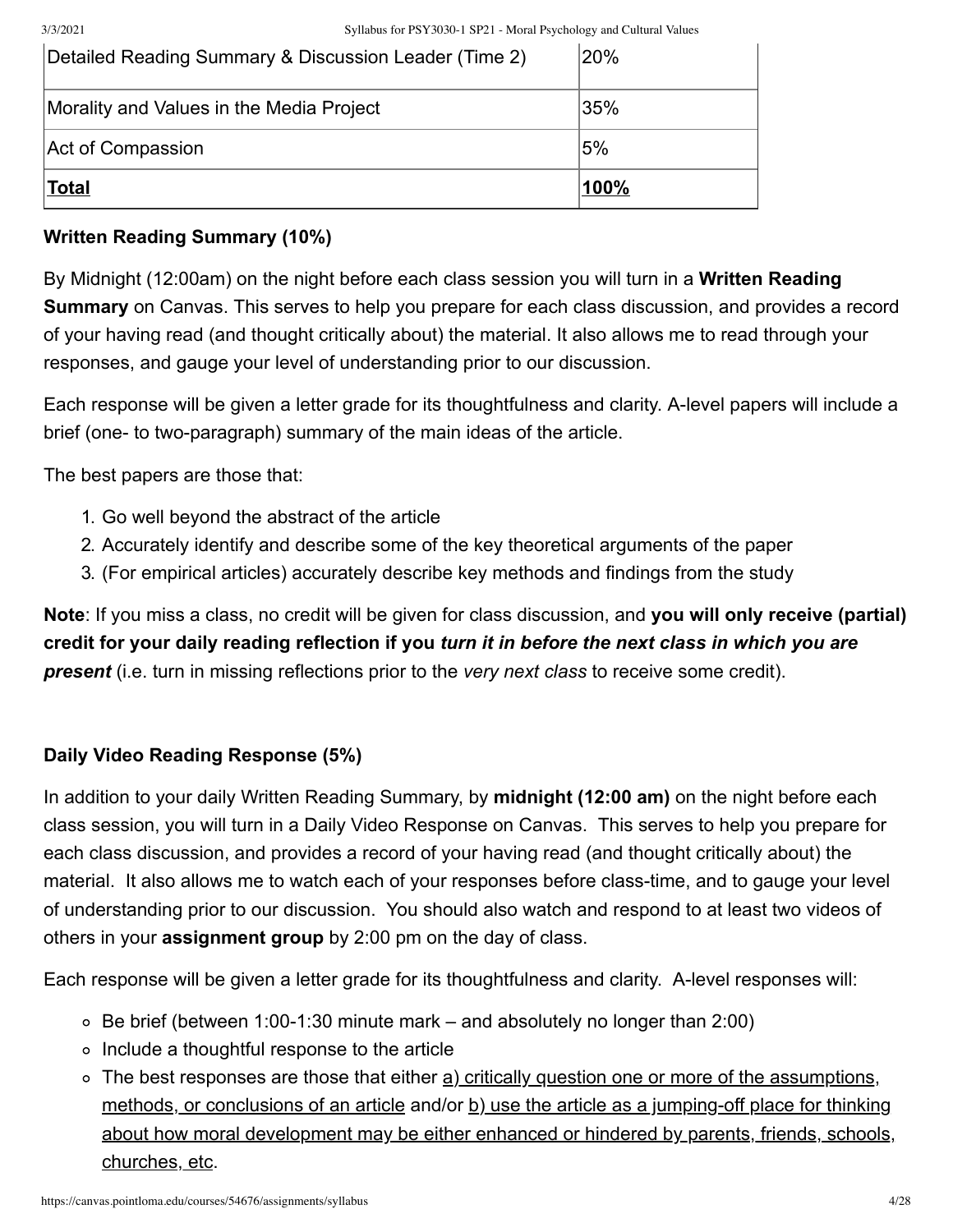$\circ$  Begin each video response with a question, which you then address (at least in part) in your video response.

Your response to others could include:

- Responses to the questions they ask
- Counter-points to the critiques they raise
- Examples of the connections that they are making, or
- Further thoughts or elaborations that their video raises for you.

**NOTE**: It is STRONGLY recommended that you outline your ideas first, before videotaping. You will find that it can be even more difficult to be succinct than it is to speak at length. As you only have a little over a minute to summarize your best ideas, you should have a clear idea of each of your points before you begin videotaping

**Canvas Studio**: For this discussion board, you will use Canvas Studio to record and post your video as well as leave comments within the videos posted by your group members. Watch the two brief tutorial videos below to learn how to record and upload your video, and add comments to your peers' videos:

- **[Tutorial: How to record and post your video in Canvas Studio](https://youtu.be/bM_ka70IINw) (https://youtu.be/bM\_ka70IINw)**
- **[Tutorial: How to leave comments within videos](https://youtu.be/RHPhtdLPjig) (https://youtu.be/RHPhtdLPjig)**

## **Class Participation (15%)**

Each class you are **graded on your participation in class discussion**, ranging from D/F ("Could somebody get this guy some coffee? Stat!") to A/B (Actively contributing to the discussion in meaningful ways). If you miss a class, no credit will be given for class discussion

Full credit will be given for those who make **two or more comments/questions** that:

- 1. Provide evidence that you have read the material (e.g. show a grasp of and an engagement with the key ideas or methodology of the article)
- 2. Are relevant to the current discussion
- 3. Evidence critical thinking about the article and/or its implications for everyday life

**Note**: This involves not just re-stating the ideas of the study, but applying them to real-world situations, critically examining the WAY in which the study was carried out, critically examining the operational DEFINITIONS used by the author(s), etc.

## **Detailed Reading Summaries and Discussion Leader (30%)**

During most sessions two students will assist the Professor in summarizing the assigned reading. Approximately once every other month (2 times throughout the semester) you will be a discussion leader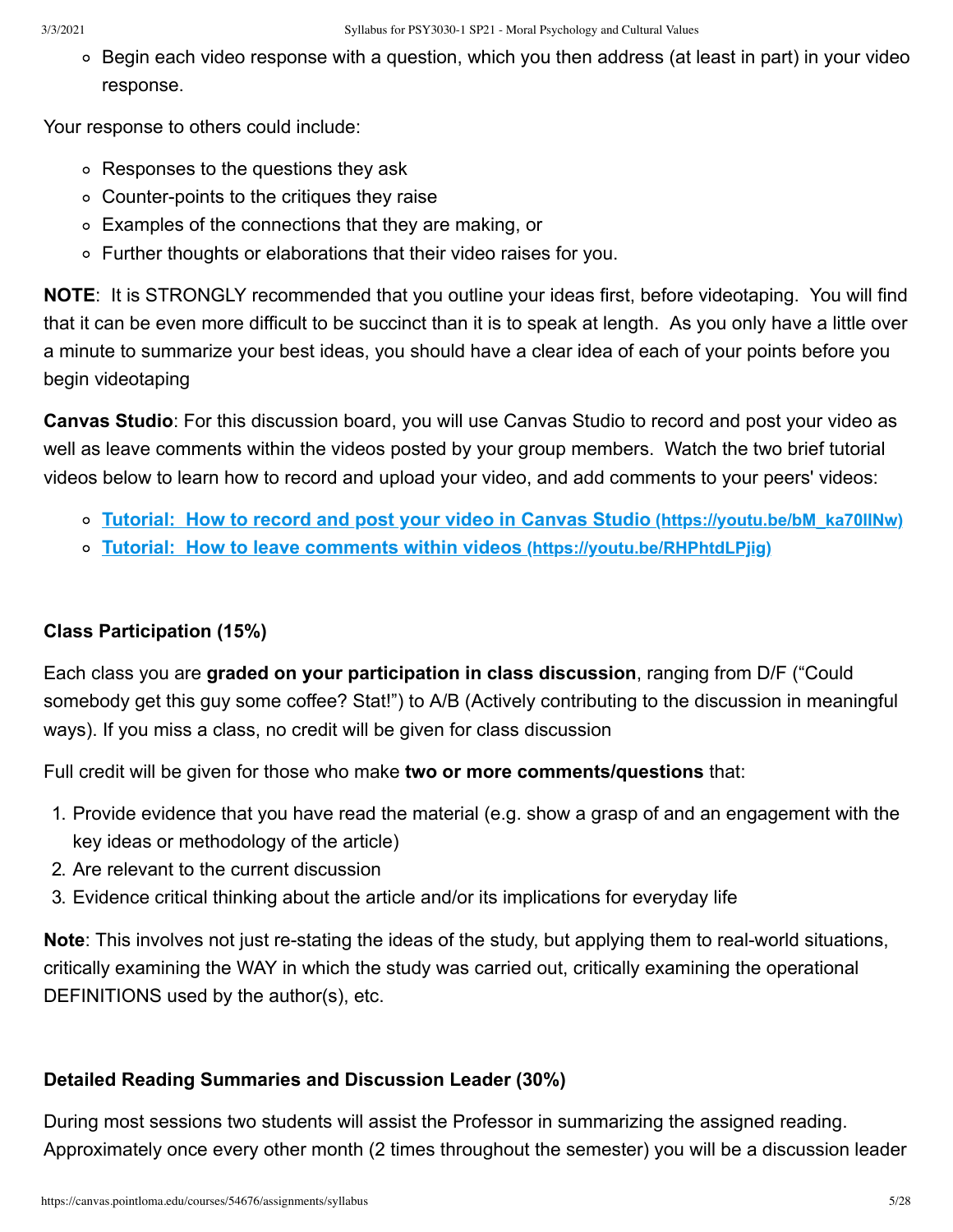or co-leader for one class period. As discussion leader you will:

- 1. **Written Reading Summary (5/10%)**: Provide a written Reading Summary for each student in the class (format and length to be described in class), in which you will briefly overview the background, methods, and findings of the assigned article. You will also critique the article and suggest implications for the Christian life of virtue. This will likely require you to read the article 2- 3 times to make sure that you understand it well … so plan ahead. (**see attached for examples of exemplary summaries: [CLICK HERE FOR ONE](https://canvas.pointloma.edu/courses/54676/files/4035046/download?wrap=1) [;](https://canvas.pointloma.edu/courses/54676/files/4035046/download?wrap=1) [CLICK HERE FOR ANOTHER](https://canvas.pointloma.edu/courses/54676/files/4035035/download?wrap=1)** ). The best summaries will:
	- 1. review the overarching "problem" that the article is addressing (why was this article written in the first place? What gap in knowledge does it address?)
	- 2. thoroughly and articulately explain the study (for empirical articles) or theory (for theoretical articles) that was central to this article. This will likely include descriptions of methods or terms that may be confusing
	- 3. identify at least one key strength and one possible weakness of the article/study. The best responses will go WELL BEYOND simple critiques, and will draw upon your knowledge of psychology, research, or other areas of study to create a well-founded argument (not merely your opinion). Such critiques may consider a variety of elements of the study/theory (e.g., operational definitions, methodology, analyses, alternate explanations for findings, statements of cause-and-effect, faulty/incomplete assumptions of the researchers etc.). Where there are weaknesses, you have suggested alternate studies/theories that would overcome these limitations;
	- 4. explicitly discuss ways in which this study/theory can be used (either positively or negatively) in our lives as Christians, and will attempt to examine this study/theory from a Christian theological perspective;
	- 5. and raise a number of very insightful questions regarding either the nature or implications of this research. This list of questions will serve as the basis for our in-class discussion.
- 2. **Video Presentation and Critical Issues (3.5/7%)**: By Midnight on the day before class, you will post an 10-15 minute-long video on the **"Reading Summary & Discussion Leader #1" Discussion Board**[. This video will be a concise, well-structured presentation of your Wri](https://canvas.pointloma.edu/courses/54676/discussion_topics/336538)tten Reading Summary, and will be the starting point for our class discussion. Because you have limited time to discuss a paper that (likely) took you hours to read, I would **STRONGLY recommend creating a script** for yourself, and then rehearsing it. The average person speaks about 150 words per minute, so I would recommend a script that is **approximately 1500 words long**. [Here is an example script for a video](https://canvas.pointloma.edu/courses/54676/files/4122473?wrap=1) **(b)** (a little on the longer side). Then, you will use Canvas Studio (see link on the <--side) to **record or upload a video of your explanation to the [Reading Summary and Discussion Leading #1 discussion board](https://canvas.pointloma.edu/courses/54676/discussion_topics/336538)**, for the rest of the class to view. **Give it the same title as the reading assignment** (e.g., "Week 1-2: Kohlberg (1984). Moral stages and moralization. (pp. 183-205) AND Kohlberg (1977) Moral development: A review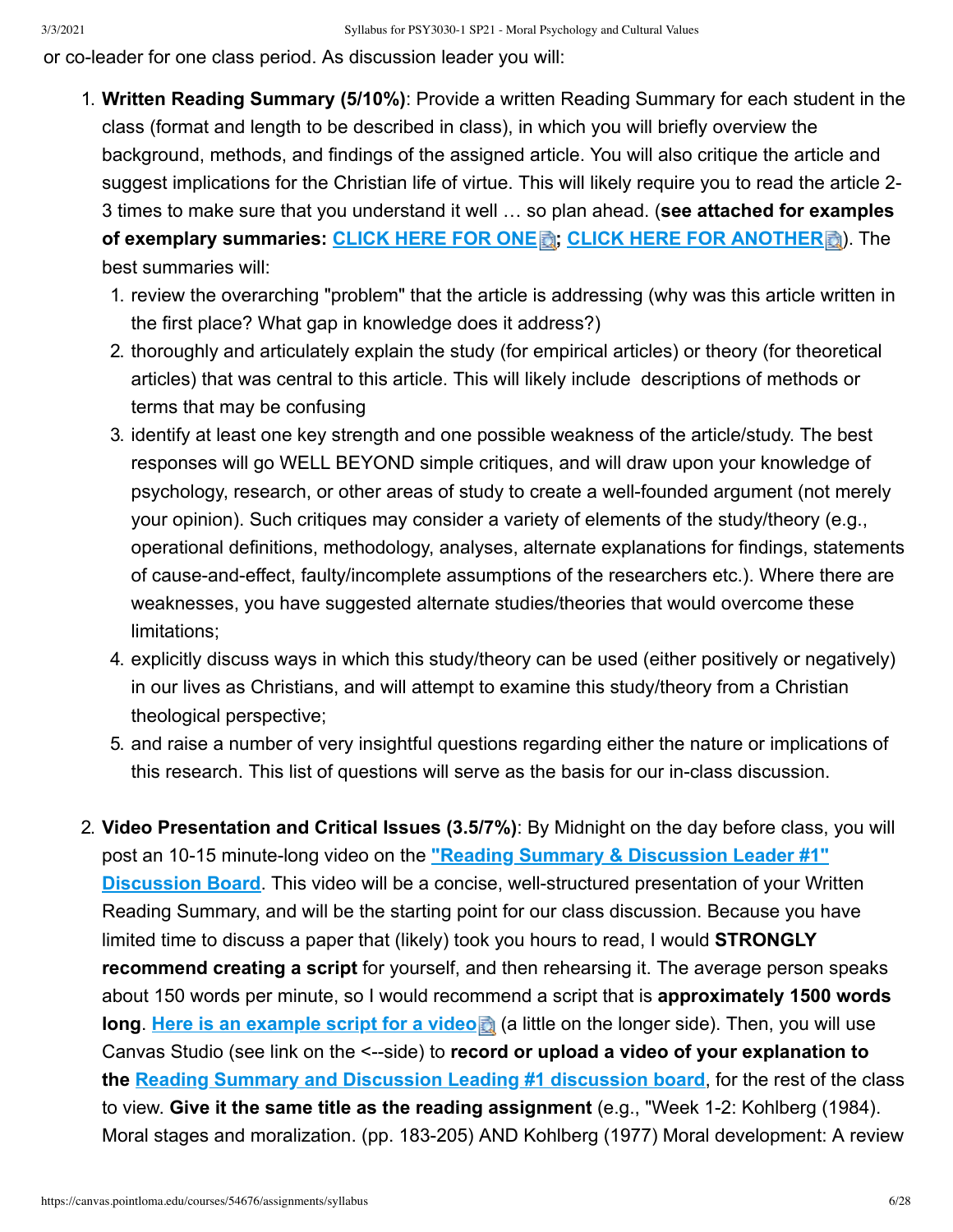of the theory"). Feel free to use drawing, PointPoint, Keynote, etc. to illustrate your description. See the assignment description for examples. Like the paper, the best videos will:

- 1. briefly review the overarching "problem" that the article is addressing
- 2. concisely and articulately explain the study (for empirical articles) or theory (for theoretical articles) that was central to this article, briefly clarifying methods or terms that may be confusing
- 3. identify at least one key strength and one possible weakness of the article/study (see above for recommendations)
- 4. explicitly discuss one or two ways in which this study/theory can be used (either positively or negatively) in our lives as Christians
- 5. attempt to examine this study/theory from a Christian theological perspective.
- 3. **Class Questions and Discussion Leading (1.5/3%):** Then use your knowledge of the text to help lead discussion of the reading. Create at least 1-2 interactive exercises (e.g., case studies, media illustrations with question-and-answer, role-plays, etc.) for the class to make the topic come alive.

Each mini-presentation will be given a letter grade. The first is worth **10%** of your course grade, and the second is worth **20%** of your course grade. **See the assignment and grading rubric, for details.** (These are equivalent to unit exams in other classes). But there's more!!! Here is an OPPORTUNITY FOR EXTRA CREDIT:

1. **Media Clips: An additional 5% will be added to each reading summary/discussion grade** each time that you bring in **media clips** (electronic or photocopied) that are **relevant** to the discussion topic for that day (be aware, that as each summary/presentation is worth 20% of your grade, this one bonus grade on a single paper could bump your final grade up a partial grade level ... e.g., from a B+ to an A-). NOTE: In order to receive this extra credit, you must adequately explain such clips and their connection to the material, and they must ACTUALLY BE RELEVANT to the topic at hand.

### **Morality and Values in the Media Project (35%)**

Throughout the semester, keep your eyes and ears pealed for instances of values, morality, character development, moral dilemmas, etc. as they appear in TV, movies, books, plays, artwork, and music. Your final project will consist of a paper and presentation written about one such instance, and the ways in which it either illustrates or contradicts one or more theories of moral psychology. Specifically, your paper will involve identifying a film, book, TV show, news clip, etc. in which morality or values are either discussed or illustrated by the characters. You must then relate this example to one or more of the theories/articles that we have discussed in class.

The paper should be 6-9 pages long, and will involve a more in-depth investigation of one or more of the theories we have discussed. Specifically, you should include the following elements: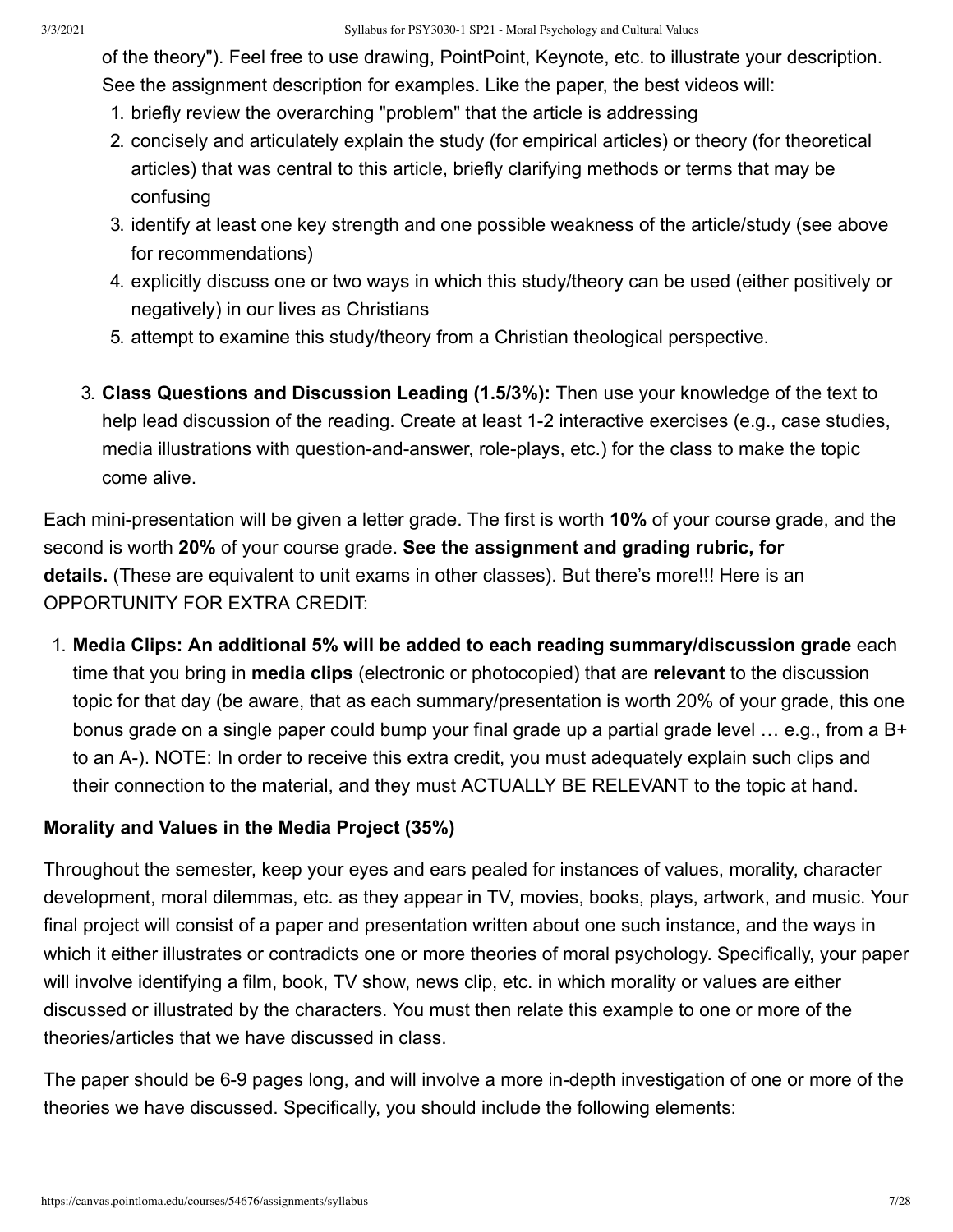- **describe the media source**upon which you are drawing, including a brief sketch of the relevant thoughts/actions/discussions of each key character; (**1-2 pages**)
- **discuss one or more of the theories**that we have covered over the course of the semester (e.g., willpower, moral reasoning, moral identity, etc.), and be sure to demonstrate a thorough understanding of the material (this section should include at least 2 outside articles—feel free to ask me about recommended articles); (**2-3 pages**)
- discuss the relationship between your chosen media "clip" and the theory, specifically:**diagnose the ways in which the character either illustrates or violates the "virtues" of the theory**(i.e. using the language of the theory, in what ways does the character possess vs. lack compassion and/or "moral character," **1-2 pages**); and
- using this theory, identify and describe **practical activities or interventions**would you prescribe for this person to help them become more compassionate and/or moral (for instance, according to this theory, what types of interventions might you suggest to help such a character develop morally; or, what might you suggest that teachers/parents/coaches/ministers/etc. do to help individuals develop into moral adults?) (**1-2 pages**)

Finally, you will **create a final PowerPoint presentation**for the class, which will include briefly discussing the theory/theories that you focused on (feel free to be creative in how you present this), setting-up and presenting the media clip (this could mean reading a passage, if you use a book), discussing the ways in which the theory(ies) relate to the media clip, and discussing the implications of the theory for one or more practical interventions that you would make into this character's life. This presentation can follow your paper quite closely, so the only trick will be to present it in a way that is interesting and engaging for the rest of the class. The overall presentation should be **between 13-17 minutes**including the media clip. Be sure to let me know what you will need from me as far as presenting the media clip. **See the attached grading rubric, for details.**

## **Act of Compassion (5%)**

At some point in the first half of the semester, you and the rest of your classmates will plan a time when the entire class can get together for some sort of act of compassion or service. There are no limits to what this can be. I will leave it to your collective discretion both to generate and coordinate an activity in which we as a class can be of service to others. Your attendance at this activity will earn you full credit for this portion of your grade.

## **STATE AUTHORIZATION**

State authorization is a formal determination by a state that Point Loma Nazarene University is approved to conduct activities regulated by that state. In certain states outside California, Point Loma Nazarene University is not authorized to enroll online (distance education) students. If a student moves to another state after admission to the program and/or enrollment in an online course, continuation within the program and/or course will depend on whether Point Loma Nazarene University is authorized to offer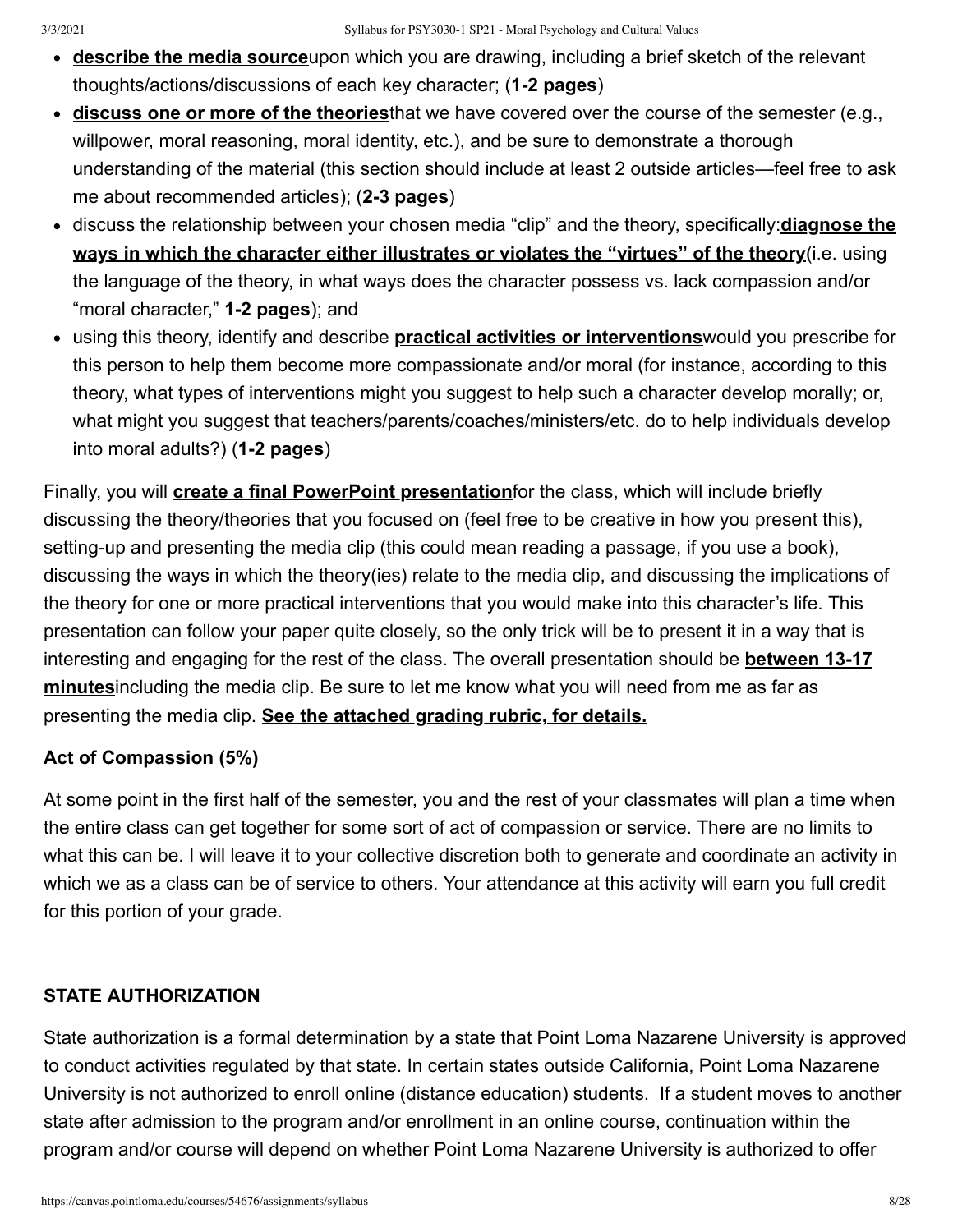distance education courses in that state. It is the student's responsibility to notify the institution of any change in his or her physical location. Refer to the map on **State Authorization [\(https://www.pointloma.edu/offices/office-institutional-effectiveness-research/disclosures\)](https://www.pointloma.edu/offices/office-institutional-effectiveness-research/disclosures)** to view which states allow online (distance education) outside of California.

## **INCOMPLETES AND LATE ASSIGNMENTS**

Part of good paper-writing is effective time-management strategies. We could all write better papers if we had unlimited time to do so. However, there are certainly life situations that may prevent you from turning in your paper on time. How to balance these two conflicting issues? In order to provide you with some flexibility, and nevertheless to ensure that all of your papers are evaluated on an "even playing field," I have created a tiered grading system for late work. **For Daily Reading Summary & Videos: If you miss the midnight deadline to turn in a Reading Summary or Response Video, you have until class-time to turn it in for a 20% deduction. Following that, you will receive a 40% deduction. For the Morality & Values in the Media Project, if you miss a deadline to turn in a paper, for any reason, you will have until midnight on the next day to turn in the paper for a 5% deduction. After midnight, you then have up to midnight on the following day to turn it in for a 10% deduction. Following that, you will receive a 20% deduction. No papers will be accepted after the date on which the professor sends grades/feedback to the class for that paper.**

## **PLNU COPYRIGHT POLICY**

Point Loma Nazarene University, as a non-profit educational institution, is entitled by law to use materials protected by the US Copyright Act for classroom education. Any use of those materials outside the class may violate the law.

## **PLNU ACADEMIC HONESTY POLICY**

Students should demonstrate academic honesty by doing original work and by giving appropriate credit to the ideas of others. Academic dishonesty is the act of presenting information, ideas, and/or concepts as one's own when in reality they are the results of another person's creativity and effort. A faculty member who believes a situation involving academic dishonesty has been detected may assign a failing grade for that assignment or examination, or, depending on the seriousness of the offense, for the course. Faculty should follow and students may appeal using the procedure in the university Catalog. See **Academic Policies [\(http://catalog.pointloma.edu/content.php?catoid=18&navoid=1278\)](http://catalog.pointloma.edu/content.php?catoid=18&navoid=1278)** for definitions of kinds of academic dishonesty and for further policy information.

## **PLNU ACADEMIC ACCOMMODATIONS POLICY**

While all students are expected to meet the minimum standards for completion of this course as established by the instructor, students with disabilities may require academic adjustments, modifications or auxiliary aids/services. At Point Loma Nazarene University (PLNU), these students are requested to register with the Disability Resource Center (DRC), located in the Bond Academic Center. (**DRC@pointloma.edu [\(mailto:DRC@pointloma.edu\)](mailto:DRC@pointloma.edu)** or 619-849-2486). The DRC's policies and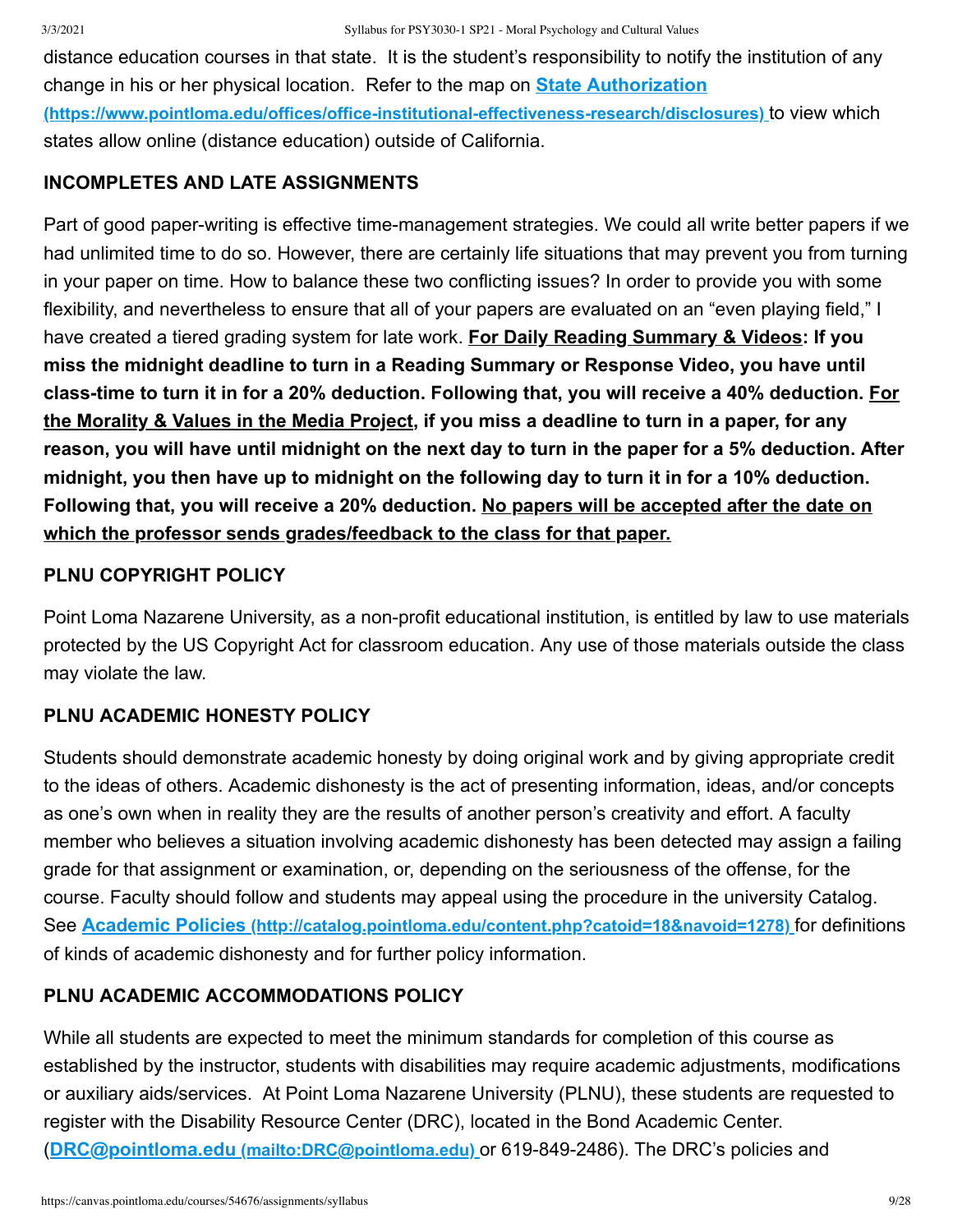procedures for assisting such students in the development of an appropriate academic adjustment plan (AP) allows PLNU to comply with Section 504 of the Rehabilitation Act and the Americans with Disabilities Act. Section 504 (a) prohibits discrimination against students with special needs and guarantees all qualified students equal access to and benefits of PLNU programs and activities. After the student files the required documentation, the DRC, in conjunction with the student, will develop an AP to meet that student's specific learning needs. The DRC will thereafter email the student's AP to all faculty who teach courses in which the student is enrolled each semester. The AP must be implemented in all such courses.

If students do not wish to avail themselves of some or all of the elements of their AP in a particular course, it is the responsibility of those students to notify their professor in that course. PLNU highly recommends that DRC students speak with their professors during the first two weeks of each semester about the applicability of their AP in that particular course and/or if they do not desire to take advantage of some or all of the elements of their AP in that course.

## **ATTENDANCE AND PARTICIPATION POLICY**

Because of the seminar-style nature of this course, regular attendance is absolutely essential. Indeed, each day in class you will earn up to ½% of your *final grade* for your participation. Thus, any absence that is not for a "University-sponsored event" (see below) will result in an F for that day. Furthermore, this course will strictly follow the PLNU attendance policy as specified in the University Catalog. Regular and punctual attendance at all classes is considered essential to optimum academic achievement. If you are absent from more than 10 percent of class meetings (3 days), you will receive a written report which may result in de-enrollment. If the absences exceed 20 percent (6 days), *even if you have not yet received a written report*, you will be de-enrolled without notice. If the date of de-enrollment is past the last date to withdraw from a class, you will receive the appropriate grade for your work and participation. See **Academic Policies [\(http://catalog.pointloma.edu/content.php?catoid=18&navoid=1278\)](http://catalog.pointloma.edu/content.php?catoid=18&navoid=1278)** in the (undergrad/graduate as appropriate) academic catalog. Please note the following key points and elaborations of the attendance policy.

- "There are no allowed or excused absences except when absences are necessitated by certain University-sponsored activities and are approved in writing by the Provost."
- You are not excused for being ill. Illness does not comprise an excused absence. You are not excused from class if you have a Doctor's appointment. You are not excused from class if you have a Doctor's excuse. The University allows you four absences for these (and other) situations outside your control.
- University-sponsored activities that are approved in writing by the Provost usually are for NAIA events for student athletes and occasionally field trips for other PLNU courses.
- When you are **absent** in this class **three times** (for any cause), a Notice of Deenrollment will be sent to the Vice Provost for Academic Administration. **Your fourth absence may result in deenrollment.**

Save your absences for situations that are outside of your control. Do not consider your allowable absences as the number of times that you can miss class without being deenrolled. If you become ill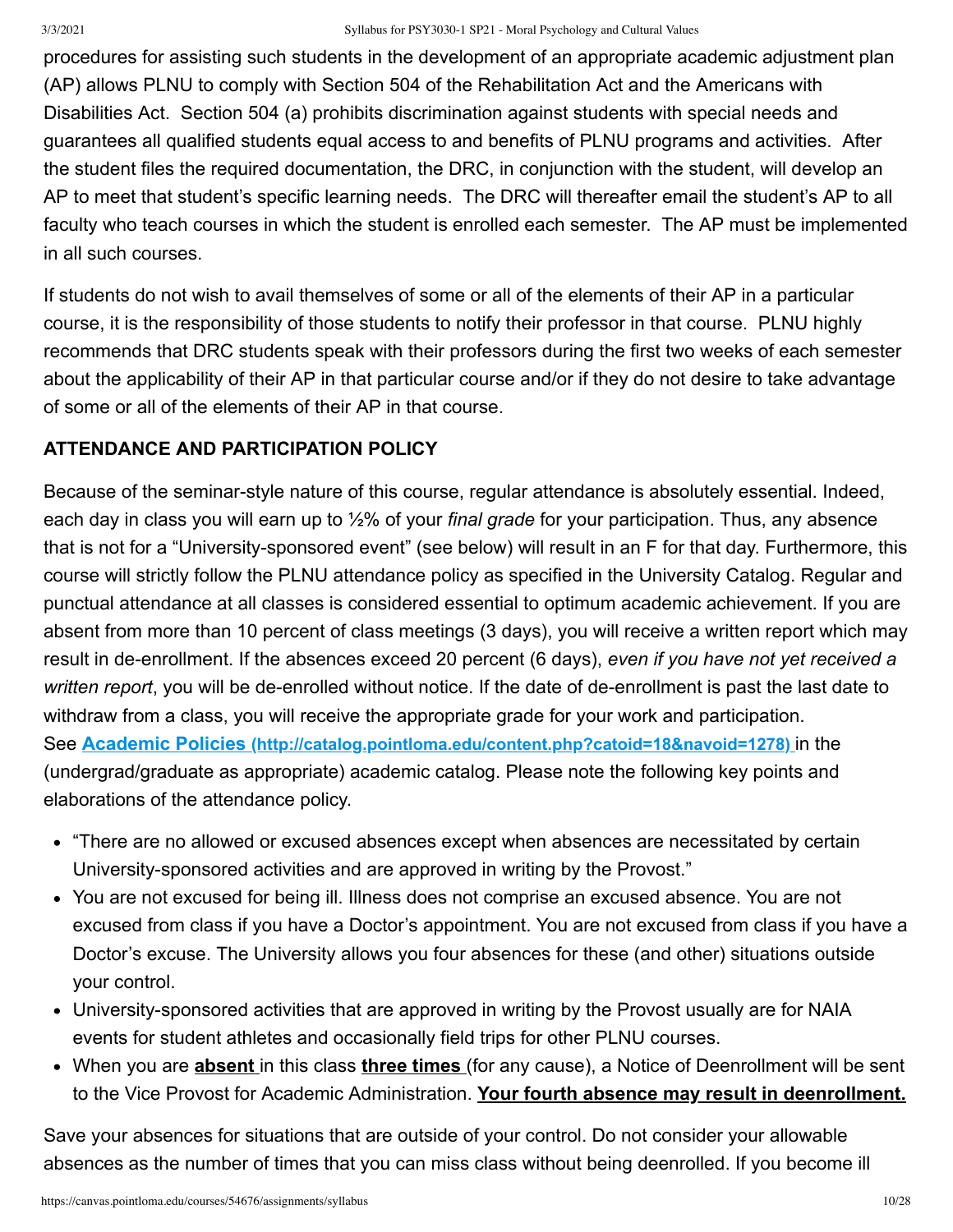after you used your allowable absences you will be deenrolled from the course.

#### **SPIRITUAL CARE**

Please be aware PLNU strives to be a place where you grow as whole persons. To this end, we provide resources for our students to encounter God and grow in their Christian faith.

 If students have questions, a desire to meet with the chaplain or have prayer requests you can contact the **Office of Spiritual Development [\(https://www.pointloma.edu/offices/spiritual-development\)](https://www.pointloma.edu/offices/spiritual-development)**

#### **USE OF TECHNOLOGY**

In order to be successful in the online environment, you'll need to meet the minimum technology and system requirements; please refer to the *[Technology and System Requirements](https://canvas.pointloma.edu/courses/51315/pages/technology-and-system-requirements)* information.

Problems with technology do not relieve you of the responsibility of participating, turning in your assignments, or completing your class work.

## **COURSE SCHEDULE AND ASSIGNMENTS AT-A-GLANCE**

The table below lists our assignments and their due dates. Click on any assignment to review it (once it is "unlocked").

# Course Summary:

| <b>Date</b>     | <b>Details</b>                                                                                                                                                                                                                                                              | Due               |
|-----------------|-----------------------------------------------------------------------------------------------------------------------------------------------------------------------------------------------------------------------------------------------------------------------------|-------------------|
| Tue Mar 2, 2021 | <u>A - PSY3030-1 SP21 - Moral</u><br>翩<br><b>Psychology and Cultural Values</b><br><u>(Group A)</u><br>(https://canvas.pointloma.edu/calendar?<br>event id=78124&include contexts=course 54676)                                                                             | 3pm to 3:45pm     |
|                 | <u>≫ Week 1-2   Daily Video</u><br>Response: Kohlberg (1984) AND<br><u>Kohlberg (1977)</u><br>(https://canvas.pointloma.edu/courses/54676/assignments/610632)                                                                                                               | due by $11:59$ pm |
| Wed Mar 3, 2021 | <b>Week 1-2   Written Reading</b><br><b>Summary: Kohlberg (1984). Moral</b><br>stages and moralization. (pp. 183-<br>205) AND Kohlberg (1977) Moral<br>development: A review of the<br>theory (download)<br>(https://canvas.pointloma.edu/courses/54676/assignments/608207) | due by $11:59$ pm |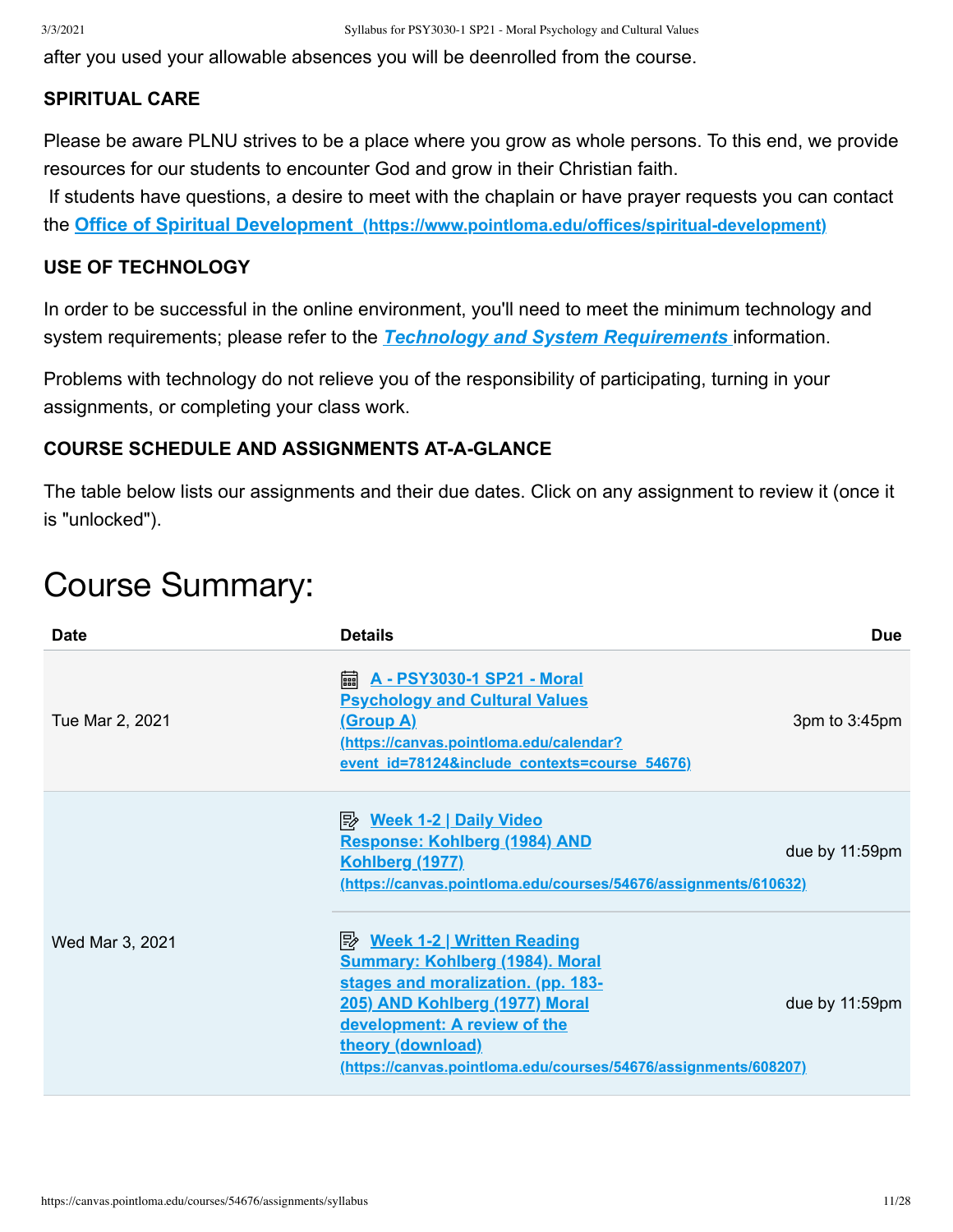| <i>31 31 4</i> 9 4 1                       | $\beta$ ynabus for 1.9.1.90.90-1.91.21 - folorar Fsychology and Cultural Values                                                                                                                                           |                   |
|--------------------------------------------|---------------------------------------------------------------------------------------------------------------------------------------------------------------------------------------------------------------------------|-------------------|
| <b>Date</b>                                | <b>Details</b>                                                                                                                                                                                                            | <b>Due</b>        |
| Thu Mar 4, 2021                            | <u> A - PSY3030-1 SP21 - Moral</u><br>翩<br><b>Psychology and Cultural Values</b><br><u>(Group A)</u><br>(https://canvas.pointloma.edu/calendar?<br>event id=78125&include contexts=course 54676)                          | 3pm to 3:45pm     |
| Hart (1999)<br>Mon Mar 8, 2021<br>(reader) | <u>≫ Week 2-1   Daily Video</u><br>Response: Colby, Damon, Killen &<br>(https://canvas.pointloma.edu/courses/54676/assignments/612229)                                                                                    | due by $11:59$ pm |
|                                            | <b>B</b> Week 2-1   Written Reading<br><b>Summary: Colby, Damon, Killen &amp;</b><br>Hart (1999). The development of<br>extraordinary moral commitment<br>(https://canvas.pointloma.edu/courses/54676/assignments/608209) | due by $11:59$ pm |
| Tue Mar 9, 2021                            | <b>A</b> - PSY3030-1 SP21 - Moral<br><b>Psychology and Cultural Values</b><br><u>(Group A)</u><br>(https://canvas.pointloma.edu/calendar?<br>event id=78126&include contexts=course 54676)                                | 3pm to 3:45pm     |
|                                            | <b>B - PSY3030-1 SP21 - Moral</b><br>翩<br><b>Psychology and Cultural Values</b><br>(Group B)<br>(https://canvas.pointloma.edu/calendar?<br>event id=78153&include contexts=course 54676)                                  | 4pm to $4:45$ pm  |
|                                            | Discussion Co-Leader #1 (10%)<br>(https://canvas.pointloma.edu/courses/54676/assignments/608184)                                                                                                                          | due by 11:59pm    |
| Wed Mar 10, 2021                           | <u>≫ Week 2-2   Daily Video</u><br><b>Response: Gilligan &amp; Attanucci</b><br><u>(1988)</u><br>(https://canvas.pointloma.edu/courses/54676/assignments/608238)                                                          | due by 11:59pm    |
|                                            | <b>Summary: Gilligan &amp; Attanucci</b><br>(1988) Two Moral Orientations:<br><b>Gender Differences and</b><br><b>Similarities. (download)</b><br>(https://canvas.pointloma.edu/courses/54676/assignments/608211)         | due by 11:59pm    |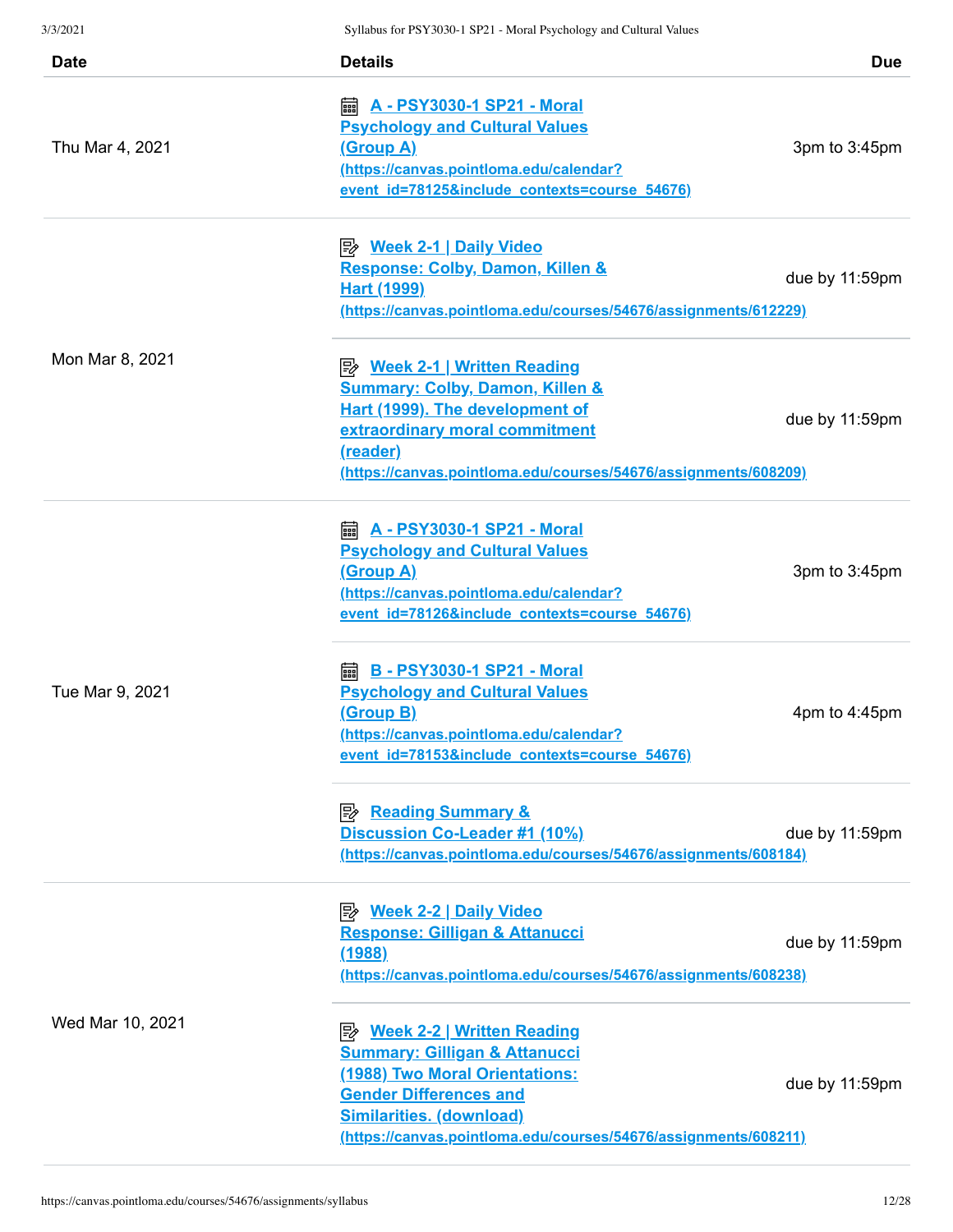| <b>Date</b>      | <b>Details</b>                                                                                                                                                                                    | <b>Due</b>       |
|------------------|---------------------------------------------------------------------------------------------------------------------------------------------------------------------------------------------------|------------------|
| Thu Mar 11, 2021 | <b>A</b> - PSY3030-1 SP21 - Moral<br><b>Psychology and Cultural Values</b><br><u>(Group A)</u><br>https://canvas.pointloma.edu/calendar?<br>event id=78127&include contexts=course 54676)         | 3pm to 3:45pm    |
|                  | <b> B</b> - PSY3030-1 SP21 - Moral<br><b>Psychology and Cultural Values</b><br><u>(Group B)</u><br>(https://canvas.pointloma.edu/calendar?<br>event id=78154&include contexts=course 54676)       | 4pm to $4:45$ pm |
|                  | <u>≫ Week 3-1   Daily Video</u><br>Response: Schwartz (2012)<br>(https://canvas.pointloma.edu/courses/54676/assignments/619818)                                                                   | due by 11:59pm   |
| Mon Mar 15, 2021 | <u>Week 3-1   Written Reading</u><br><b>Summary: Schwartz (2012) An</b><br>overview of the Schwartz theory of<br>basic values.<br>(https://canvas.pointloma.edu/courses/54676/assignments/608212) | due by 11:59pm   |
| Tue Mar 16, 2021 | <b>A</b> - PSY3030-1 SP21 - Moral<br><b>Psychology and Cultural Values</b><br><u>(Group A)</u><br>(https://canvas.pointloma.edu/calendar?<br>event id=78128&include contexts=course 54676)        | 3pm to 3:45pm    |
|                  | <b>A</b> B - PSY3030-1 SP21 - Moral<br><b>Psychology and Cultural Values</b><br><u>(Group B)</u><br>(https://canvas.pointloma.edu/calendar?<br>event id=78155&include contexts=course 54676)      | 4pm to 4:45pm    |
| Wed Mar 17, 2021 | <b>B</b> Week 3-2   Daily Video<br>Response: Haidt (2001). The<br><b>Emotional Dog and Its Rational</b><br><b>Tail</b><br>(https://canvas.pointloma.edu/courses/54676/assignments/620283)         | due by 11:59pm   |
|                  | <b>Summary: Haidt (2001). The</b><br><b>Emotional Dog and Its Rational</b><br>Tail.<br>(https://canvas.pointloma.edu/courses/54676/assignments/608215)                                            | due by 11:59pm   |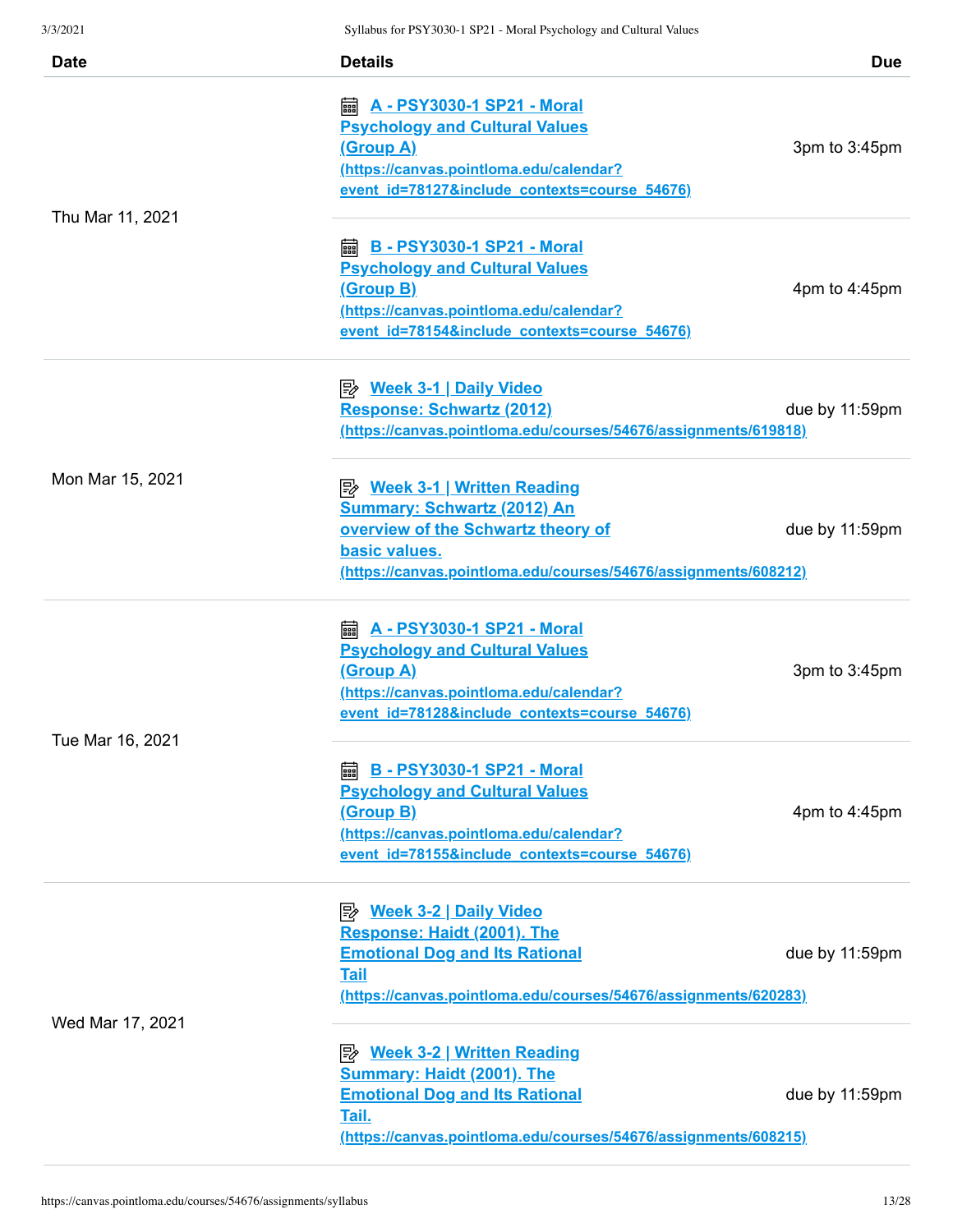| 31 20 2 1        | Synabus for PS 1 5050-1 SPZ1 - Moral Psychology and Cultural Values                                                                                                                          |                   |
|------------------|----------------------------------------------------------------------------------------------------------------------------------------------------------------------------------------------|-------------------|
| <b>Date</b>      | <b>Details</b>                                                                                                                                                                               | Due               |
| Thu Mar 18, 2021 | <b>Psychology and Cultural Values</b><br>(Group A)<br>(https://canvas.pointloma.edu/calendar?<br>event id=78129&include contexts=course 54676)                                               | 3pm to 3:45pm     |
|                  | <b> B - PSY3030-1 SP21 - Moral</b><br><b>Psychology and Cultural Values</b><br><u>(Group B)</u><br>(https://canvas.pointloma.edu/calendar?<br>event id=78156&include contexts=course 54676)  | 4pm to 4:45pm     |
|                  | <u>≫ Week 4-1   Daily Video</u><br>Response: Haidt & Graham (2007)<br>(https://canvas.pointloma.edu/courses/54676/assignments/621496)                                                        | due by 11:59pm    |
| Mon Mar 22, 2021 | <b>Week 4-1   Written Reading</b><br><b>Summary: Haidt &amp; Graham (2007).</b><br><b>When Morality Opposes Justice</b><br>(https://canvas.pointloma.edu/courses/54676/assignments/608217)   | due by $11:59$ pm |
| Tue Mar 23, 2021 | <b>A - PSY3030-1 SP21 - Moral</b><br>翩<br><b>Psychology and Cultural Values</b><br>(Group A)<br>(https://canvas.pointloma.edu/calendar?<br>event id=78130&include contexts=course 54676)     | 3pm to 3:45pm     |
|                  | <b>A</b> B - PSY3030-1 SP21 - Moral<br><b>Psychology and Cultural Values</b><br><u>(Group B)</u><br>(https://canvas.pointloma.edu/calendar?<br>event id=78157&include contexts=course 54676) | 4pm to 4:45pm     |
| Wed Mar 24, 2021 | Response: Haidt, J. (2003).<br>(https://canvas.pointloma.edu/courses/54676/assignments/621497)                                                                                               | due by 11:59pm    |
|                  | <b>B</b> Week 4-2   Written Reading<br><b>Summary: Haidt, J. (2003). The</b><br>moral emotions (download)<br>(https://canvas.pointloma.edu/courses/54676/assignments/608219)                 | due by 11:59pm    |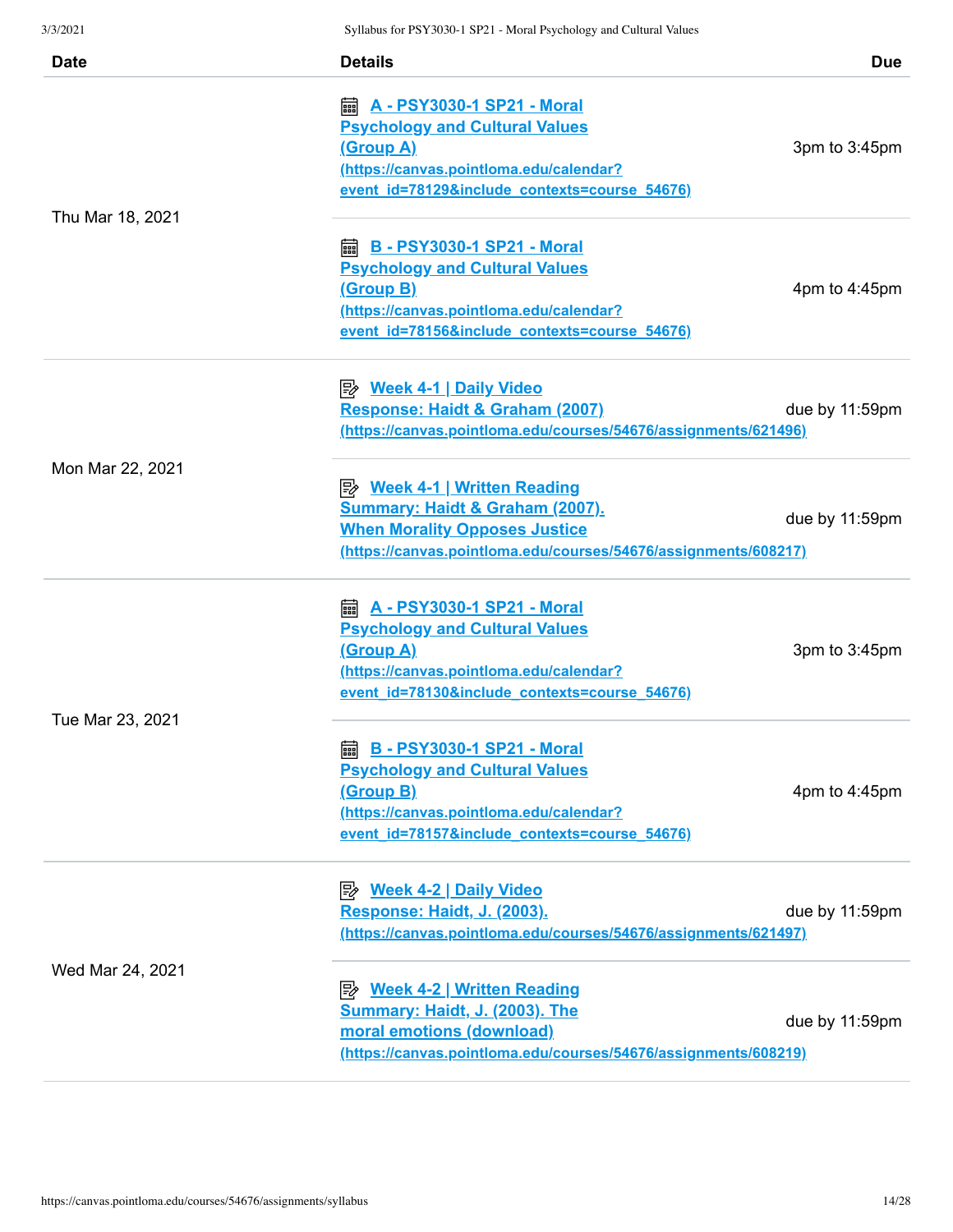| 3/3/2021         | Syllabus for PSY3030-1 SP21 - Moral Psychology and Cultural Values                       |                   |
|------------------|------------------------------------------------------------------------------------------|-------------------|
| <b>Date</b>      | <b>Details</b>                                                                           | <b>Due</b>        |
|                  | <b>A</b> - PSY3030-1 SP21 - Moral                                                        |                   |
|                  | <b>Psychology and Cultural Values</b>                                                    |                   |
|                  | (Group A)                                                                                | 3pm to 3:45pm     |
|                  | (https://canvas.pointloma.edu/calendar?                                                  |                   |
|                  | event id=78131&include contexts=course 54676)                                            |                   |
| Thu Mar 25, 2021 |                                                                                          |                   |
|                  | <b>ADDE: B - PSY3030-1 SP21 - Moral</b>                                                  |                   |
|                  | <b>Psychology and Cultural Values</b>                                                    |                   |
|                  | (Group B)                                                                                | 4pm to 4:45pm     |
|                  | (https://canvas.pointloma.edu/calendar?                                                  |                   |
|                  | event id=78158&include contexts=course 54676)                                            |                   |
|                  |                                                                                          |                   |
|                  |                                                                                          |                   |
|                  | Response: Emmons (2009)                                                                  | due by 11:59pm    |
|                  | (https://canvas.pointloma.edu/courses/54676/assignments/621561)                          |                   |
| Mon Mar 29, 2021 | <b>B</b> Week 5-1   Written Reading                                                      |                   |
|                  | <b>Summary: Ch. 11 - Emmons (2009)</b>                                                   |                   |
|                  | <b>Greatest of the virtues? Gratitude</b>                                                |                   |
|                  | and the grateful personality                                                             | due by $11:59$ pm |
|                  | (reader)                                                                                 |                   |
|                  | (https://canvas.pointloma.edu/courses/54676/assignments/608222)                          |                   |
|                  |                                                                                          |                   |
|                  | <b>A - PSY3030-1 SP21 - Moral</b><br>匾                                                   |                   |
|                  | <b>Psychology and Cultural Values</b><br><u>(Group A)</u>                                | 3pm to 3:45pm     |
|                  | (https://canvas.pointloma.edu/calendar?                                                  |                   |
|                  | event id=78132&include contexts=course 54676)                                            |                   |
| Tue Mar 30, 2021 |                                                                                          |                   |
|                  | <b>as B - PSY3030-1 SP21 - Moral</b>                                                     |                   |
|                  | <b>Psychology and Cultural Values</b>                                                    |                   |
|                  | <u>(Group B)</u>                                                                         | 4pm to 4:45pm     |
|                  | (https://canvas.pointloma.edu/calendar?                                                  |                   |
|                  | event_id=78159&include_contexts=course_54676)                                            |                   |
|                  |                                                                                          |                   |
|                  | <b>A - PSY3030-1 SP21 - Moral</b><br>酾                                                   |                   |
|                  | <b>Psychology and Cultural Values</b>                                                    |                   |
|                  | <u>(Group A)</u>                                                                         | 3pm to 3:45pm     |
|                  | (https://canvas.pointloma.edu/calendar?<br>event id=78133&include contexts=course 54676) |                   |
| Thu Apr 1, 2021  |                                                                                          |                   |
|                  | <b>B - PSY3030-1 SP21 - Moral</b><br>酾                                                   |                   |
|                  | <b>Psychology and Cultural Values</b>                                                    |                   |
|                  | <u>(Group B)</u>                                                                         | 4pm to 4:45pm     |
|                  | (https://canvas.pointloma.edu/calendar?                                                  |                   |
|                  | event id=78160&include contexts=course 54676)                                            |                   |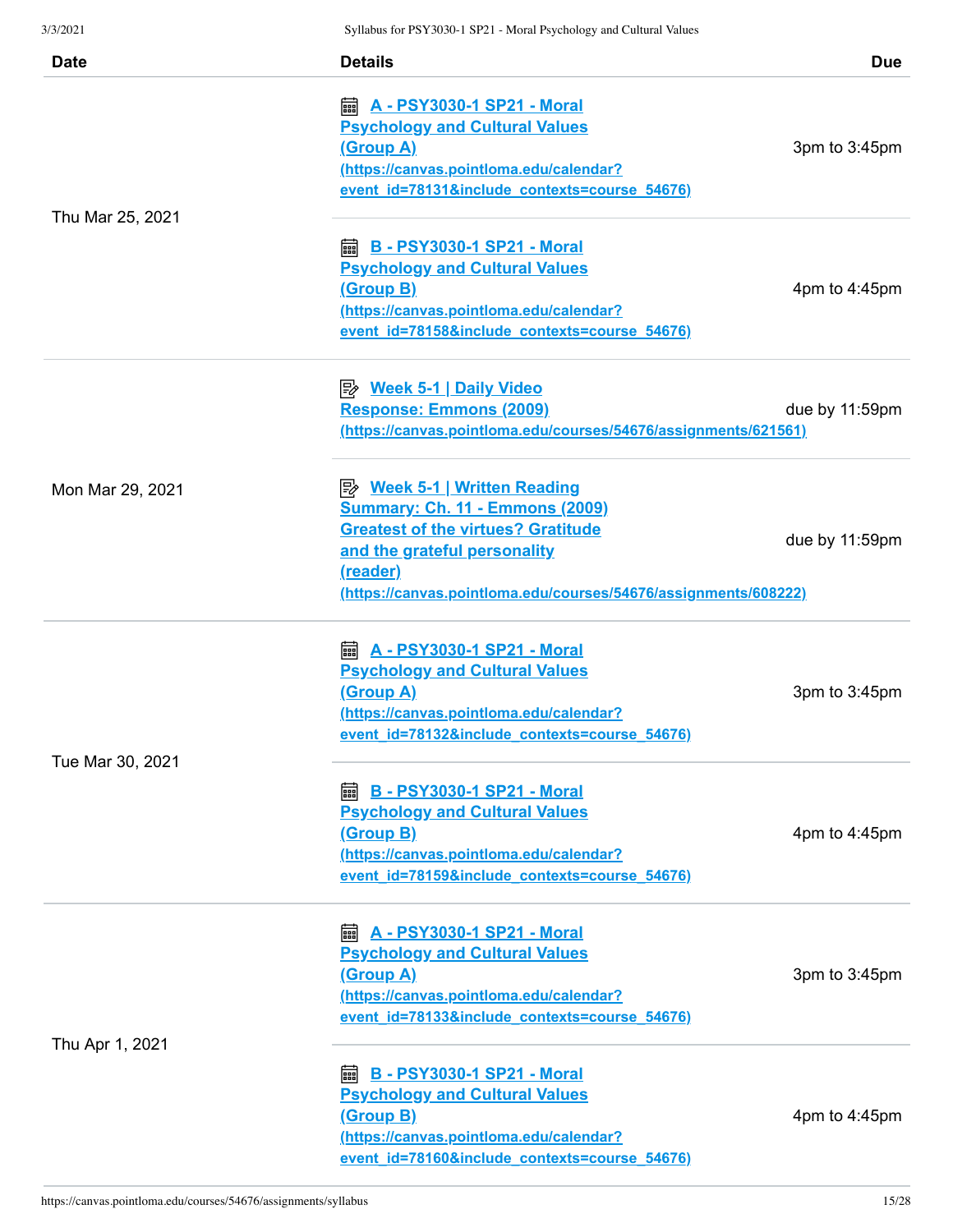| 9/3/2021        | Synabus for PS 1 5050-1 SPZ1 - Moral Psychology and Cultural Values     |                   |
|-----------------|-------------------------------------------------------------------------|-------------------|
| <b>Date</b>     | <b>Details</b>                                                          | Due               |
|                 |                                                                         |                   |
|                 | <u>≫ Week 6-1   Daily Video</u><br><b>Response: Batson, Fultz &amp;</b> |                   |
|                 | <b>Schoenrade (1987). Distress and</b>                                  | due by $11:59$ pm |
|                 | <b>Empathy</b>                                                          |                   |
|                 | (https://canvas.pointloma.edu/courses/54676/assignments/621570)         |                   |
|                 |                                                                         |                   |
| Mon Apr 5, 2021 |                                                                         |                   |
|                 | <u>Week 6-1   Written Reading</u>                                       |                   |
|                 | <b>Summary: Batson, Fultz &amp;</b>                                     |                   |
|                 | <b>Schoenrade (1987). Distress and</b>                                  | due by 11:59pm    |
|                 | <b>Empathy</b>                                                          |                   |
|                 | (https://canvas.pointloma.edu/courses/54676/assignments/608224)         |                   |
|                 | <b>A</b> - PSY3030-1 SP21 - Moral                                       |                   |
|                 | <b>Psychology and Cultural Values</b>                                   |                   |
|                 | (Group A)                                                               | 3pm to 3:45pm     |
|                 | (https://canvas.pointloma.edu/calendar?                                 |                   |
|                 | event id=78134&include contexts=course 54676)                           |                   |
| Tue Apr 6, 2021 |                                                                         |                   |
|                 | <b>A</b> B - PSY3030-1 SP21 - Moral                                     |                   |
|                 | <b>Psychology and Cultural Values</b>                                   |                   |
|                 | <u>(Group B)</u>                                                        | 4pm to 4:45pm     |
|                 | (https://canvas.pointloma.edu/calendar?                                 |                   |
|                 | event id=78161&include contexts=course 54676)                           |                   |
|                 | <u>≫ Week 6-2   Daily Video</u>                                         |                   |
|                 | Response: Batson, Klein,                                                |                   |
|                 | <b>Highberger &amp; Shaw (1995)</b>                                     | due by 11:59pm    |
|                 | (https://canvas.pointloma.edu/courses/54676/assignments/621571)         |                   |
|                 |                                                                         |                   |
| Wed Apr 7, 2021 |                                                                         |                   |
|                 | <b>Summary: Batson, Klein,</b>                                          |                   |
|                 | Highberger & Shaw (1995).                                               |                   |
|                 | <b>Immorality From Empathy-Induced</b>                                  | due by 11:59pm    |
|                 | <b>Altruism</b>                                                         |                   |
|                 | (https://canvas.pointloma.edu/courses/54676/assignments/608226)         |                   |
| Thu Apr 8, 2021 | A - PSY3030-1 SP21 - Moral<br>酾                                         |                   |
|                 | <b>Psychology and Cultural Values</b>                                   |                   |
|                 | <u>(Group A)</u>                                                        | 3pm to 3:45pm     |
|                 | (https://canvas.pointloma.edu/calendar?                                 |                   |
|                 | event id=78135&include contexts=course 54676)                           |                   |
|                 |                                                                         |                   |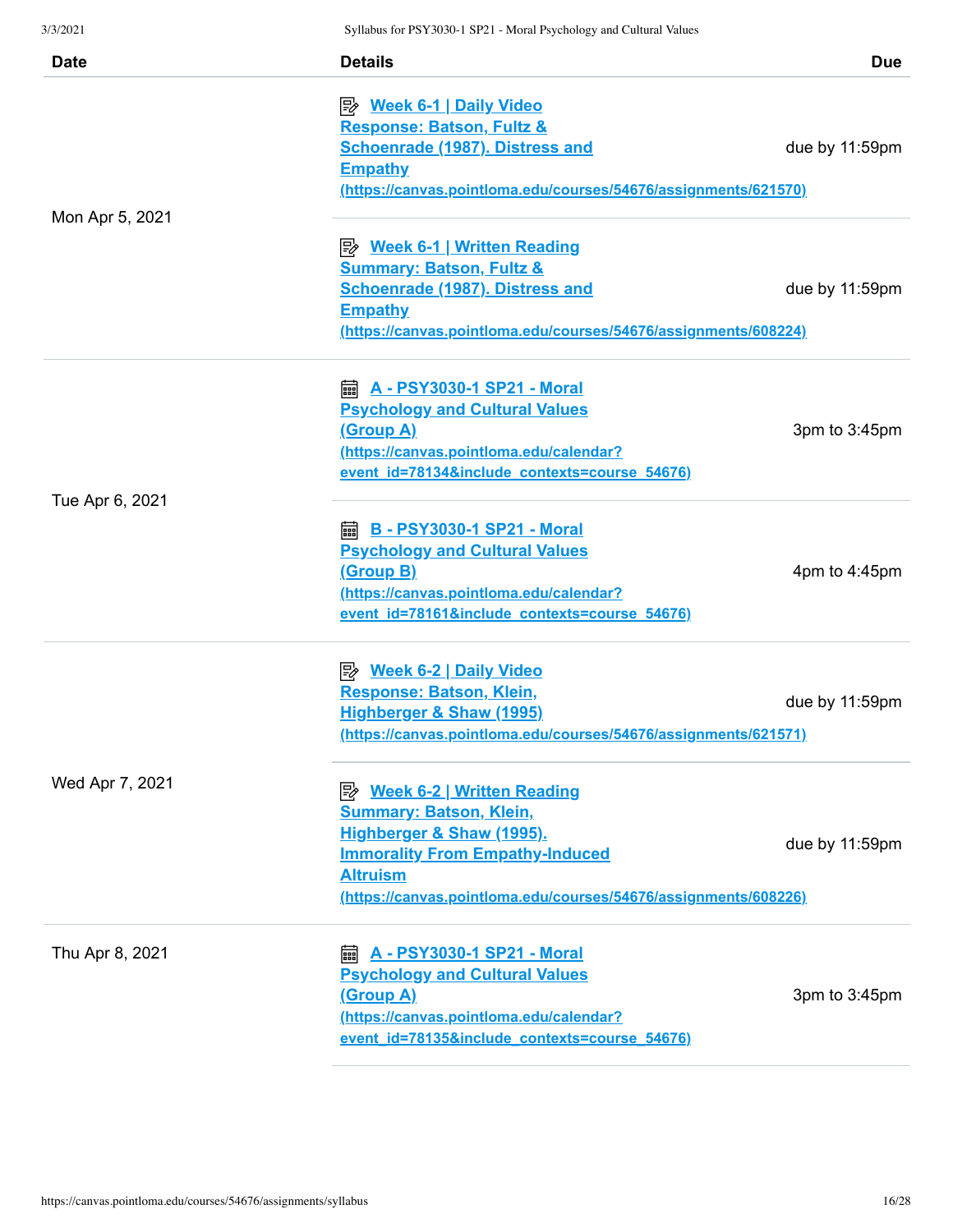| 3/3/2021         | Syliabus for PS Y 3030-1 SP21 - Moral Psychology and Cultural Values |                   |
|------------------|----------------------------------------------------------------------|-------------------|
| <b>Date</b>      | <b>Details</b>                                                       | <b>Due</b>        |
|                  |                                                                      |                   |
|                  | <b>A</b> B - PSY3030-1 SP21 - Moral                                  |                   |
|                  | <b>Psychology and Cultural Values</b>                                |                   |
|                  | <u>(Group B)</u>                                                     | 4pm to 4:45pm     |
|                  | (https://canvas.pointloma.edu/calendar?                              |                   |
|                  | event id=78162&include contexts=course 54676)                        |                   |
|                  |                                                                      |                   |
|                  | <b>Response: Bloom (2017) Empathy</b>                                |                   |
|                  | and its discontents.                                                 | due by 11:59pm    |
|                  | (https://canvas.pointloma.edu/courses/54676/assignments/623734)      |                   |
| Mon Apr 12, 2021 |                                                                      |                   |
|                  | ■ Week 7-1   Written Reading                                         |                   |
|                  | <b>Summary: Bloom, P. (2017).</b>                                    |                   |
|                  | <b>Empathy and its discontents</b>                                   | due by 11:59pm    |
|                  | (https://canvas.pointloma.edu/courses/54676/assignments/608228)      |                   |
|                  |                                                                      |                   |
|                  | <b>a</b> A - PSY3030-1 SP21 - Moral                                  |                   |
|                  | <b>Psychology and Cultural Values</b>                                |                   |
|                  | <u>(Group A)</u>                                                     | 3pm to 3:45pm     |
|                  | (https://canvas.pointloma.edu/calendar?                              |                   |
| Tue Apr 13, 2021 | event id=78136&include contexts=course 54676)                        |                   |
|                  | <b>A</b> B - PSY3030-1 SP21 - Moral                                  |                   |
|                  |                                                                      |                   |
|                  | <b>Psychology and Cultural Values</b>                                |                   |
|                  | <u>(Group B)</u>                                                     | 4pm to $4:45$ pm  |
|                  | (https://canvas.pointloma.edu/calendar?                              |                   |
|                  | event id=78163&include contexts=course 54676)                        |                   |
|                  | <u> <i>Week 7-2</i>   Daily Video</u>                                |                   |
|                  | Response: Graham, J., Waytz, A.,                                     |                   |
|                  | Meindl, P., Iyer, R., & Young, L.                                    | due by 11:59pm    |
|                  | (2017).                                                              |                   |
|                  | (https://canvas.pointloma.edu/courses/54676/assignments/623735)      |                   |
|                  |                                                                      |                   |
| Wed Apr 14, 2021 | <b>B</b> Week 7-2   Written Reading                                  |                   |
|                  | Summary: Graham, J., Waytz, A.,                                      |                   |
|                  | Meindl, P., Iyer, R., & Young, L.                                    |                   |
|                  | (2017). Centripetal and centrifugal                                  | due by $11:59$ pm |
|                  | forces in the moral circle:                                          |                   |
|                  | <b>Competing constraints on moral</b>                                |                   |
|                  | learning.                                                            |                   |
|                  | (https://canvas.pointloma.edu/courses/54676/assignments/608230)      |                   |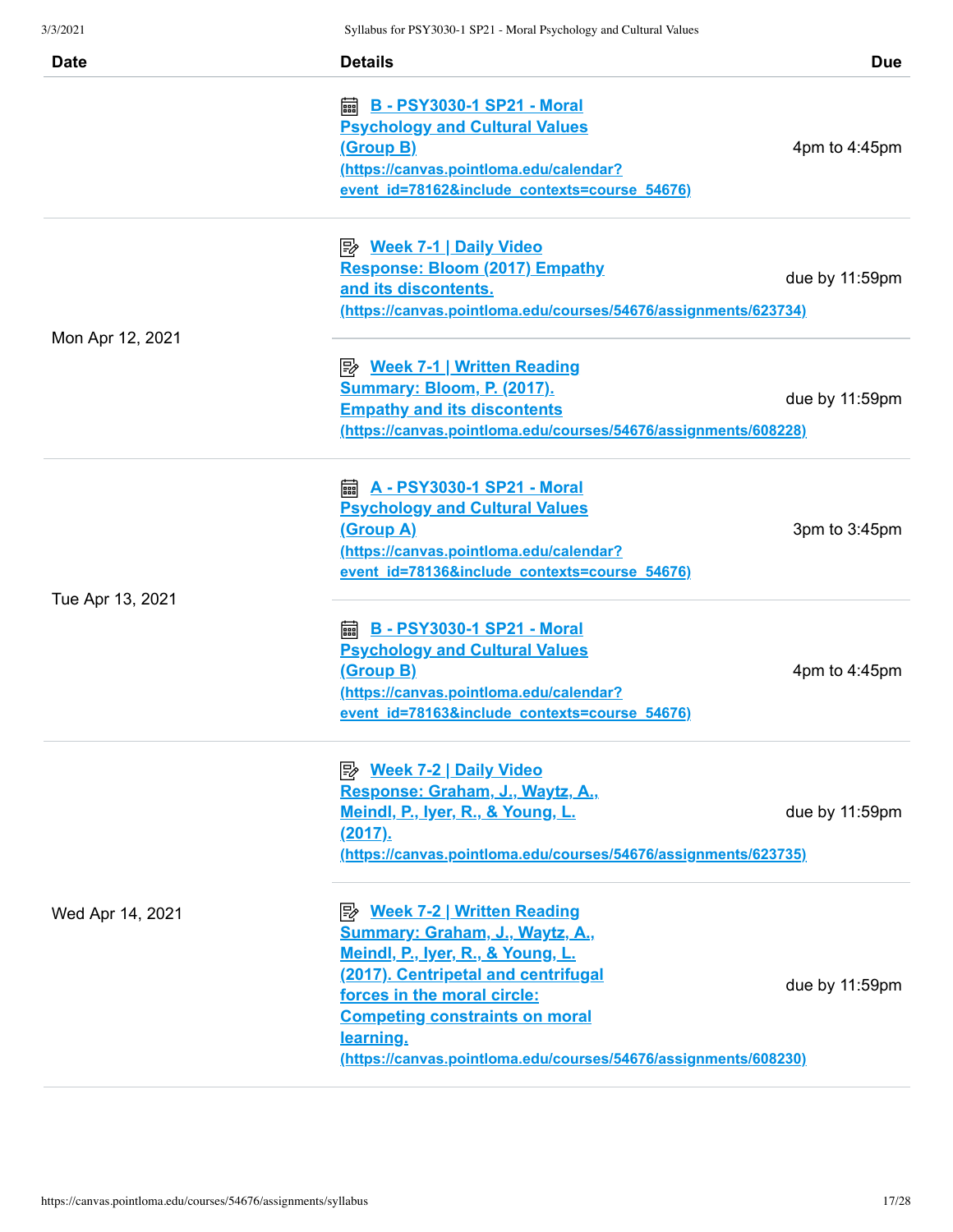| <b>Date</b>      | <b>Details</b>                                                                                                                                                                                                 | <b>Due</b>       |
|------------------|----------------------------------------------------------------------------------------------------------------------------------------------------------------------------------------------------------------|------------------|
| Thu Apr 15, 2021 | <b>A</b> - PSY3030-1 SP21 - Moral<br><b>Psychology and Cultural Values</b><br><u>(Group A)</u><br>(https://canvas.pointloma.edu/calendar?<br>event id=78137&include contexts=course 54676)                     | 3pm to 3:45pm    |
|                  | <b>as B - PSY3030-1 SP21 - Moral</b><br><b>Psychology and Cultural Values</b><br>(Group B)<br>(https://canvas.pointloma.edu/calendar?<br>event_id=78164&include_contexts=course_54676)                         | 4pm to $4:45$ pm |
|                  | <u>≫ Week 8-1   Daily Video</u><br><b>Response: Cameron &amp; Rapier</b><br><u>(2017).</u><br>(https://canvas.pointloma.edu/courses/54676/assignments/623736)                                                  | due by 11:59pm   |
| Mon Apr 19, 2021 | <u>Week 8-1   Written Reading</u><br><b>Summary: Cameron &amp; Rapier</b><br>(2017) Compassion is a motivated<br>choice (coursepack/reader)<br>(https://canvas.pointloma.edu/courses/54676/assignments/608232) | due by 11:59pm   |
| Tue Apr 20, 2021 | <b>A - PSY3030-1 SP21 - Moral</b><br>翩<br><b>Psychology and Cultural Values</b><br>(Group A)<br>(https://canvas.pointloma.edu/calendar?<br>event_id=78138&include_contexts=course_54676)                       | 3pm to 3:45pm    |
|                  | <b>ADDE: B - PSY3030-1 SP21 - Moral</b><br><b>Psychology and Cultural Values</b><br>(Group B)<br>(https://canvas.pointloma.edu/calendar?<br>event id=78165&include contexts=course 54676)                      | 4pm to 4:45pm    |
|                  | Response: Narvaez (2009)<br>(https://canvas.pointloma.edu/courses/54676/assignments/623737)                                                                                                                    | due by 11:59pm   |
| Wed Apr 21, 2021 | Summary: Ch. 6 - Narvaez (2009)<br><b>Triune Ethics Theory and Moral</b><br><b>Personality (book)</b><br>(https://canvas.pointloma.edu/courses/54676/assignments/608234)                                       | due by 11:59pm   |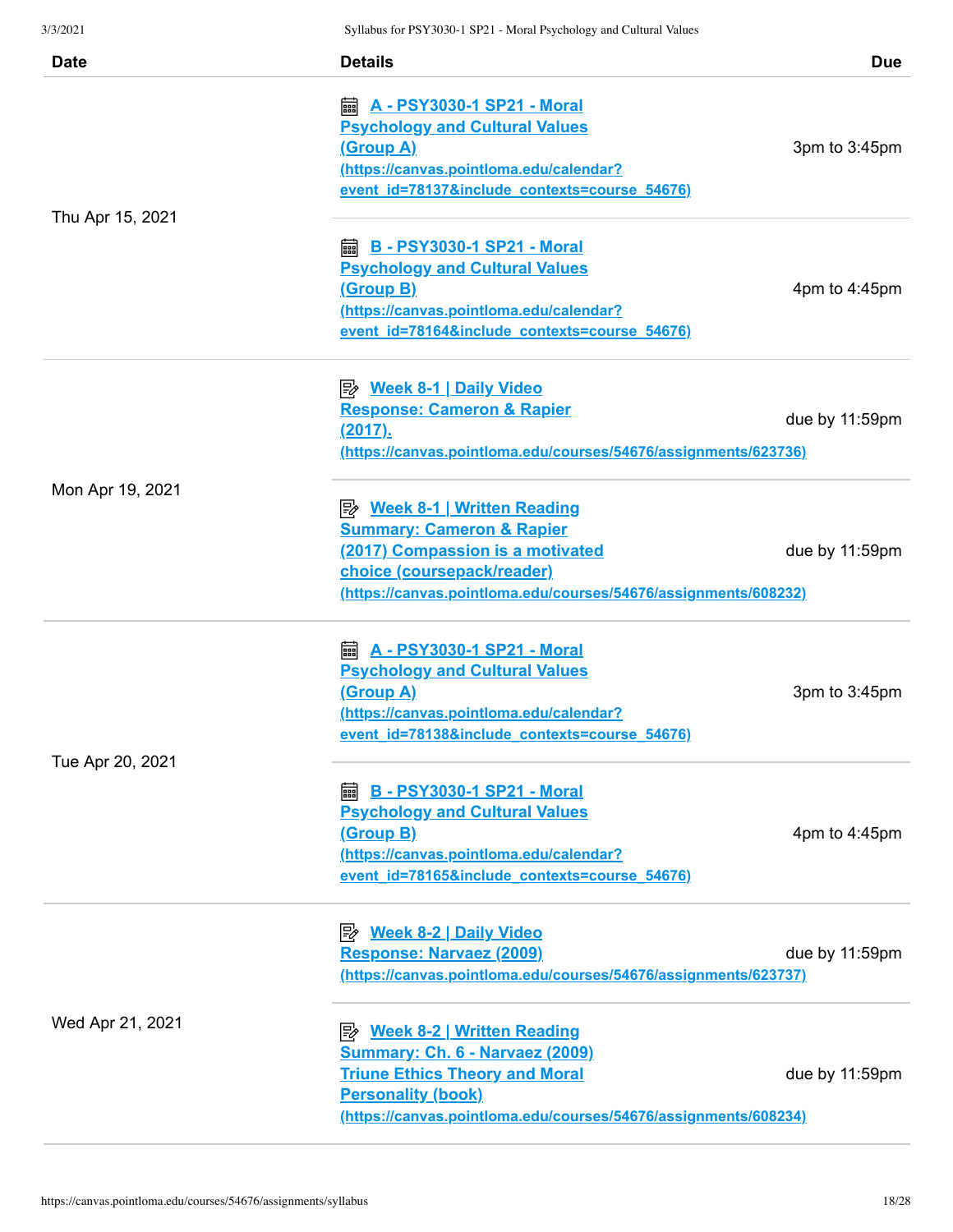| <i>31 31 4</i> 9 4 1 | $\beta$ ynabus for 1 $\beta$ 1 5050-1 $\beta$ 1 $\beta$ 1 - Moral I sychology and Cunural Values |                   |
|----------------------|--------------------------------------------------------------------------------------------------|-------------------|
| <b>Date</b>          | <b>Details</b>                                                                                   | Due               |
|                      |                                                                                                  |                   |
|                      | <u>A - PSY3030-1 SP21 - Moral</u><br>翩                                                           |                   |
|                      | <b>Psychology and Cultural Values</b>                                                            |                   |
|                      | <u>(Group A)</u>                                                                                 | 3pm to 3:45pm     |
|                      | (https://canvas.pointloma.edu/calendar?                                                          |                   |
|                      | event id=78139&include contexts=course 54676)                                                    |                   |
| Thu Apr 22, 2021     |                                                                                                  |                   |
|                      | <b>ADDE: B - PSY3030-1 SP21 - Moral</b>                                                          |                   |
|                      | <b>Psychology and Cultural Values</b>                                                            |                   |
|                      | <u>(Group B)</u>                                                                                 | 4pm to 4:45pm     |
|                      | (https://canvas.pointloma.edu/calendar?                                                          |                   |
|                      | event id=78166&include contexts=course 54676)                                                    |                   |
|                      |                                                                                                  |                   |
|                      | <u>≫ Week 9-1   Daily Video</u>                                                                  |                   |
|                      | Response: Colby & Damon (2015).                                                                  | due by 11:59pm    |
|                      | (https://canvas.pointloma.edu/courses/54676/assignments/623740)                                  |                   |
|                      |                                                                                                  |                   |
|                      |                                                                                                  |                   |
| Mon Apr 26, 2021     | P Week 9-1   Written Reading                                                                     |                   |
|                      | <b>Summary: Colby &amp; Damon (2015)</b><br><b>Toward a Moral Psychology in Full</b>             |                   |
|                      | (special download  see                                                                           | due by $11:59$ pm |
|                      | instructions in assignment)                                                                      |                   |
|                      | (https://canvas.pointloma.edu/courses/54676/assignments/608188)                                  |                   |
|                      |                                                                                                  |                   |
|                      | <u>A - PSY3030-1 SP21 - Moral</u><br>翩                                                           |                   |
|                      | <b>Psychology and Cultural Values</b>                                                            |                   |
|                      | <u>(Group A)</u>                                                                                 | 3pm to 3:45pm     |
|                      | (https://canvas.pointloma.edu/calendar?                                                          |                   |
|                      | event id=78140&include contexts=course 54676)                                                    |                   |
| Tue Apr 27, 2021     |                                                                                                  |                   |
|                      | <b> B</b> - PSY3030-1 SP21 - Moral                                                               |                   |
|                      | <b>Psychology and Cultural Values</b>                                                            |                   |
|                      | (Group B)                                                                                        | 4pm to 4:45pm     |
|                      | (https://canvas.pointloma.edu/calendar?                                                          |                   |
|                      | event_id=78167&include_contexts=course_54676)                                                    |                   |
|                      |                                                                                                  |                   |
|                      |                                                                                                  |                   |
|                      | Response: Hardy & Carlo (2011).                                                                  | due by 11:59pm    |
|                      | (https://canvas.pointloma.edu/courses/54676/assignments/623741)                                  |                   |
|                      |                                                                                                  |                   |
| Wed Apr 28, 2021     |                                                                                                  |                   |
|                      | <b>Summary: Hardy &amp; Carlo (2011).</b>                                                        |                   |
|                      | <b>Moral Identity - What Is It, How</b>                                                          |                   |
|                      | Does It Develop, and Is It Linked to                                                             | due by 11:59pm    |
|                      | <b>Moral Action.</b>                                                                             |                   |
|                      | (https://canvas.pointloma.edu/courses/54676/assignments/608190)                                  |                   |
|                      |                                                                                                  |                   |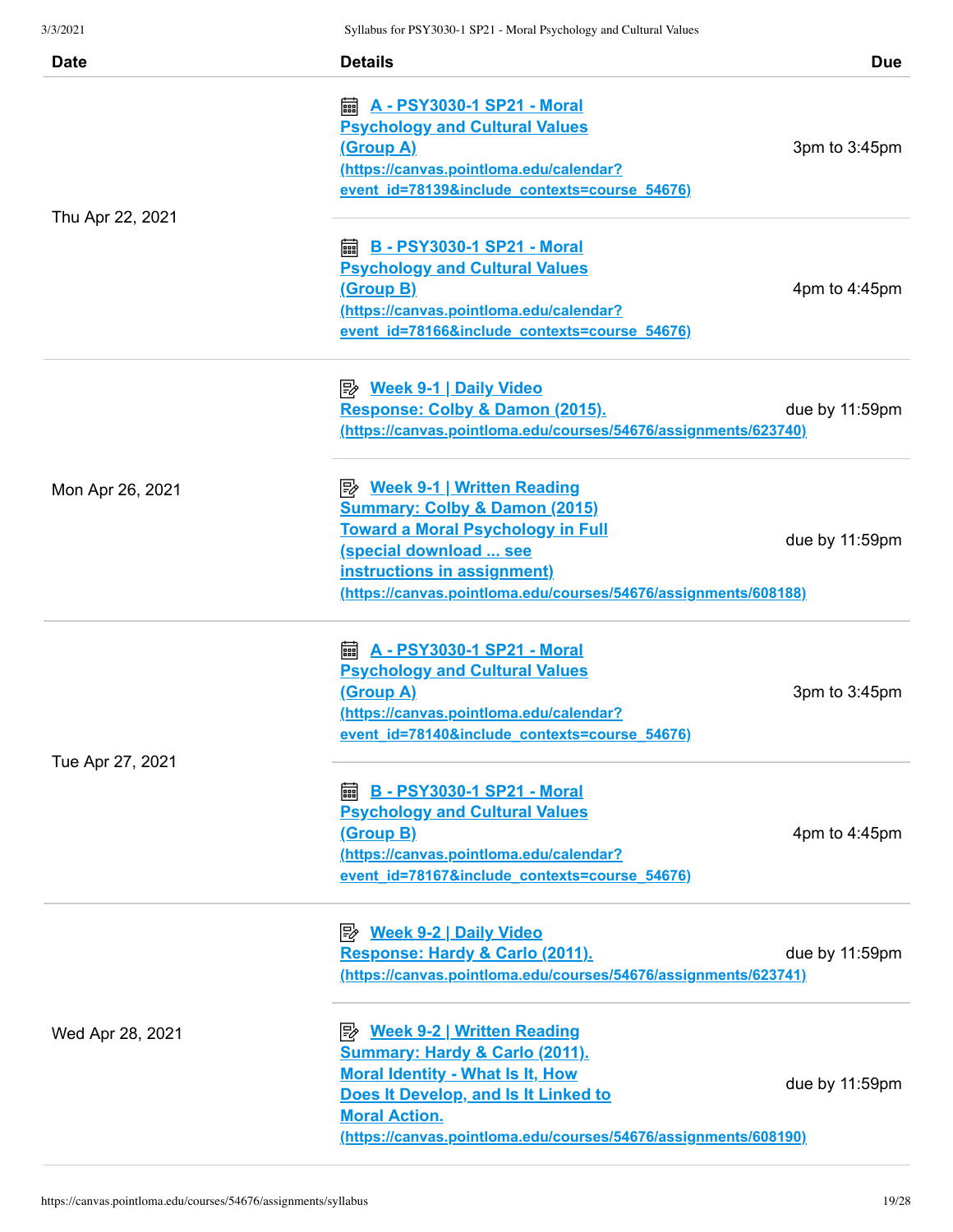| 3/3/2021         | Syllabus for PSY3030-1 SP21 - Moral Psychology and Cultural Values                                                                                                                                 |                  |
|------------------|----------------------------------------------------------------------------------------------------------------------------------------------------------------------------------------------------|------------------|
| <b>Date</b>      | <b>Details</b>                                                                                                                                                                                     | <b>Due</b>       |
|                  | <b>A - PSY3030-1 SP21 - Moral</b><br>翩<br><b>Psychology and Cultural Values</b><br><u>(Group A)</u><br>(https://canvas.pointloma.edu/calendar?<br>event id=78141&include contexts=course 54676)    | 3pm to 3:45pm    |
| Thu Apr 29, 2021 | <b>B - PSY3030-1 SP21 - Moral</b><br>翩<br><b>Psychology and Cultural Values</b><br><u>(Group B)</u><br>(https://canvas.pointloma.edu/calendar?<br>event id=78168&include contexts=course 54676)    | 4pm to $4:45$ pm |
|                  | Response: Walker & Frimer (2009)<br>(https://canvas.pointloma.edu/courses/54676/assignments/623738)                                                                                                | due by 11:59pm   |
| Mon May 3, 2021  | P Week 10-1   Written Reading<br><b>Summary: Ch. 10 - Walker &amp;</b><br><b>Frimer (2009) Moral personality</b><br>exemplified<br>(https://canvas.pointloma.edu/courses/54676/assignments/608192) | due by 11:59pm   |
|                  | <b>A - PSY3030-1 SP21 - Moral</b><br>酾<br><b>Psychology and Cultural Values</b><br><u>(Group A)</u><br>(https://canvas.pointloma.edu/calendar?<br>event_id=78142&include_contexts=course_54676)    | 3pm to 3:45pm    |
| Tue May 4, 2021  | <b> B</b> - PSY3030-1 SP21 - Moral<br><b>Psychology and Cultural Values</b><br><u>(Group B)</u><br>(https://canvas.pointloma.edu/calendar?<br>event_id=78169&include_contexts=course_54676)        | 4pm to $4:45$ pm |
|                  | <b>Response: The Dark Knight</b><br><u>(https://canvas.pointloma.edu/courses/54676/assignments/623739)</u>                                                                                         | due by 11:59pm   |
| Wed May 5, 2021  | <b>B</b> Week 10-2 Film Response: The<br><b>Dark Knight and moral psychology</b><br>(https://canvas.pointloma.edu/courses/54676/assignments/608235)                                                | due by 11:59pm   |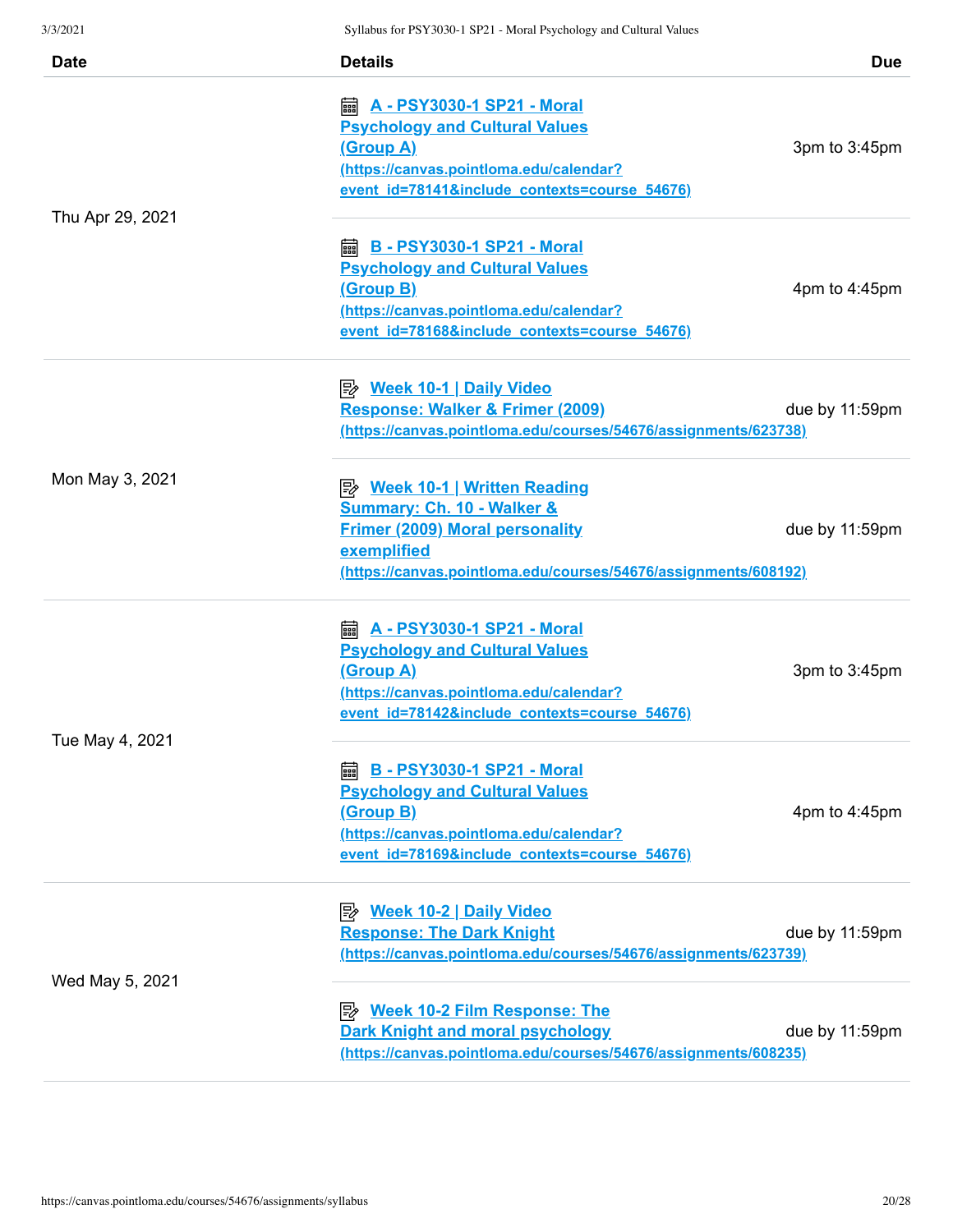| 3/3/2021         | Syllabus for PSY3030-1 SP21 - Moral Psychology and Cultural Values                                                                                                                                                                                         |                  |
|------------------|------------------------------------------------------------------------------------------------------------------------------------------------------------------------------------------------------------------------------------------------------------|------------------|
| <b>Date</b>      | <b>Details</b>                                                                                                                                                                                                                                             | <b>Due</b>       |
|                  | <b>A</b> - PSY3030-1 SP21 - Moral<br><b>Psychology and Cultural Values</b><br><u>(Group A)</u><br>(https://canvas.pointloma.edu/calendar?<br>event id=78143&include contexts=course 54676)                                                                 | 3pm to 3:45pm    |
| Thu May 6, 2021  |                                                                                                                                                                                                                                                            |                  |
|                  | <b>■ B - PSY3030-1 SP21 - Moral</b><br><b>Psychology and Cultural Values</b><br>(Group B)<br>(https://canvas.pointloma.edu/calendar?<br>event id=78170&include contexts=course 54676)                                                                      | 4pm to $4:45$ pm |
|                  | <b>Response: Frimer &amp; Walker (2009)</b><br>(https://canvas.pointloma.edu/courses/54676/assignments/621494)                                                                                                                                             | due by 11:59pm   |
| Mon May 10, 2021 | <u>Week 11-1   Written Reading</u><br><b>Summary: Frimer &amp; Walker (2009)</b><br><b>Reconciling the self and morality:</b><br>An empirical model of moral<br>centrality development.<br>(https://canvas.pointloma.edu/courses/54676/assignments/608194) | due by 11:59pm   |
|                  | <b>A - PSY3030-1 SP21 - Moral</b><br>酾<br><b>Psychology and Cultural Values</b><br><u>(Group A)</u><br>(https://canvas.pointloma.edu/calendar?<br>event id=78144&include contexts=course 54676)                                                            | 3pm to 3:45pm    |
| Tue May 11, 2021 | <b>ADDE: B - PSY3030-1 SP21 - Moral</b><br><b>Psychology and Cultural Values</b><br>(Group B)<br>(https://canvas.pointloma.edu/calendar?<br>event_id=78171&include_contexts=course_54676)                                                                  | 4pm to $4:45$ pm |
| Wed May 12, 2021 | <b>Week 11-2   Daily Video</b><br>眇<br>Response: Aquino, K., Freeman,<br>D., Reed II, A., Lim, V. K., & Felps,<br><u>W. (2009).</u><br>(https://canvas.pointloma.edu/courses/54676/assignments/621495)                                                     | due by 11:59pm   |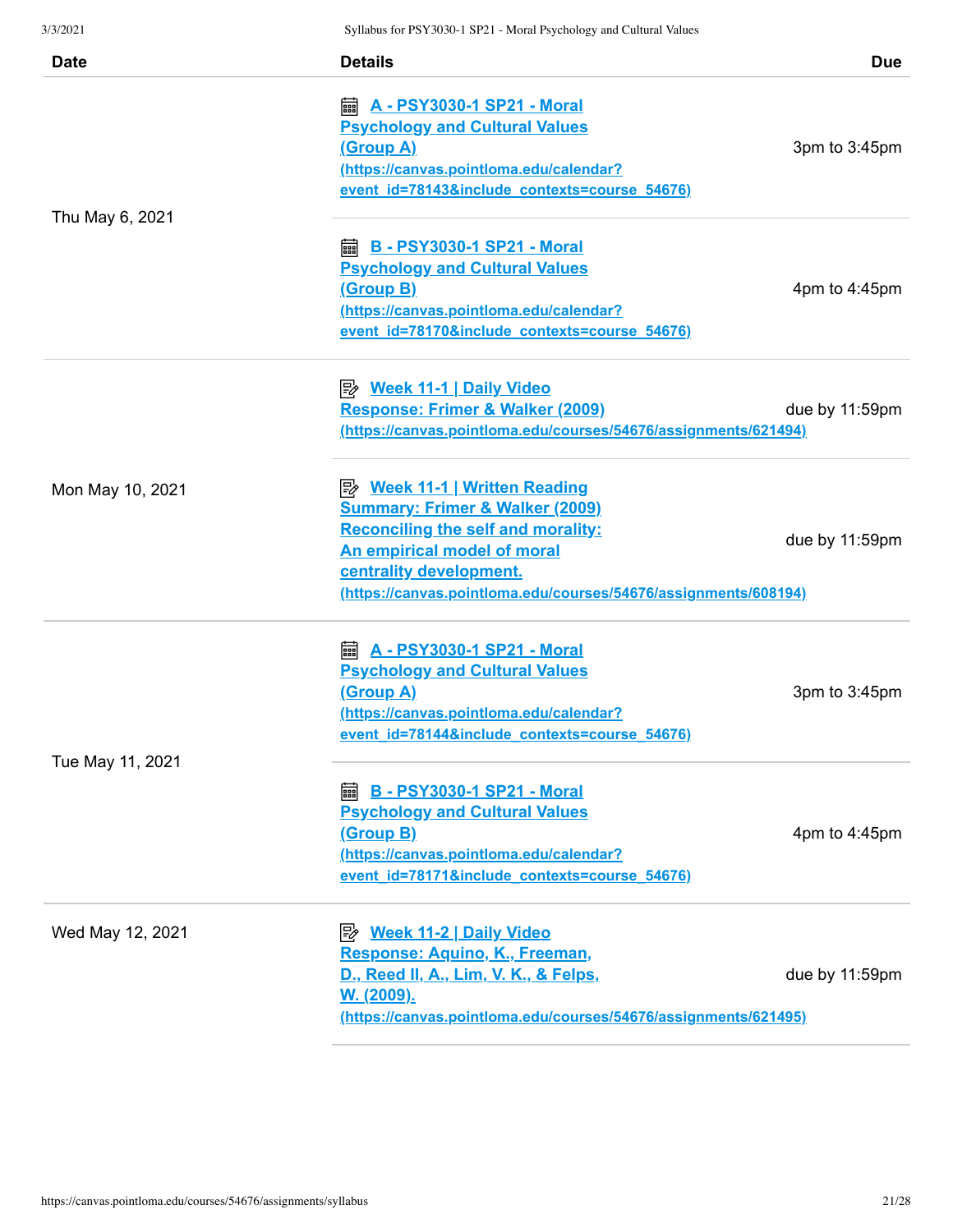| <b>Date</b>      | <b>Details</b>                                                  | <b>Due</b>     |
|------------------|-----------------------------------------------------------------|----------------|
|                  | <u>Week 11-2   Written Reading</u>                              |                |
|                  | <b>Summary: Aquino, K., Freeman,</b>                            |                |
|                  | D., Reed II, A., Lim, V. K., & Felps,                           |                |
|                  | W. (2009). Testing a social-                                    |                |
|                  | cognitive model of moral behavior-                              | due by 11:59pm |
|                  | the interactive influence of                                    |                |
|                  | situations and moral identity                                   |                |
|                  | centrality.                                                     |                |
|                  | (https://canvas.pointloma.edu/courses/54676/assignments/608198) |                |
|                  | <b>A</b> - PSY3030-1 SP21 - Moral                               |                |
|                  | <b>Psychology and Cultural Values</b>                           |                |
|                  | <u>(Group A)</u>                                                | 3pm to 3:45pm  |
|                  | (https://canvas.pointloma.edu/calendar?                         |                |
|                  | event id=78145&include contexts=course 54676)                   |                |
| Thu May 13, 2021 |                                                                 |                |
|                  | <b>ADDEL B - PSY3030-1 SP21 - Moral</b>                         |                |
|                  | <b>Psychology and Cultural Values</b>                           |                |
|                  | <u>(Group B)</u>                                                | 4pm to 4:45pm  |
|                  | (https://canvas.pointloma.edu/calendar?                         |                |
|                  | event id=78172&include contexts=course 54676)                   |                |
|                  | <u> 图 Week 12-1   Daily Video</u>                               |                |
|                  | Response: Aquino, K., McFerran,                                 |                |
|                  | <b>B., &amp; Laven, M. (2011).</b>                              | due by 11:59pm |
|                  | (https://canvas.pointloma.edu/courses/54676/assignments/623742) |                |
|                  |                                                                 |                |
| Mon May 17, 2021 | <b>B</b> Week 12-1   Written Reading                            |                |
|                  | <b>Summary: Aquino, K., McFerran,</b>                           |                |
|                  | <b>B., &amp; Laven, M. (2011). Moral</b>                        |                |
|                  | identity and the experience of                                  | due by 11:59pm |
|                  | moral elevation in response to<br>acts of uncommon goodness     |                |
|                  | (https://canvas.pointloma.edu/courses/54676/assignments/608200) |                |
|                  |                                                                 |                |
|                  | <b>a</b> A - PSY3030-1 SP21 - Moral                             |                |
|                  | <b>Psychology and Cultural Values</b>                           |                |
|                  | <u>(Group A)</u>                                                | 3pm to 3:45pm  |
|                  | (https://canvas.pointloma.edu/calendar?                         |                |
|                  | event id=78146&include contexts=course 54676)                   |                |
| Tue May 18, 2021 |                                                                 |                |
|                  | <b>as B - PSY3030-1 SP21 - Moral</b>                            |                |
|                  | <b>Psychology and Cultural Values</b>                           |                |
|                  | <u>(Group B)</u>                                                | 4pm to 4:45pm  |
|                  | (https://canvas.pointloma.edu/calendar?                         |                |
|                  | event id=78173&include contexts=course 54676)                   |                |
|                  |                                                                 |                |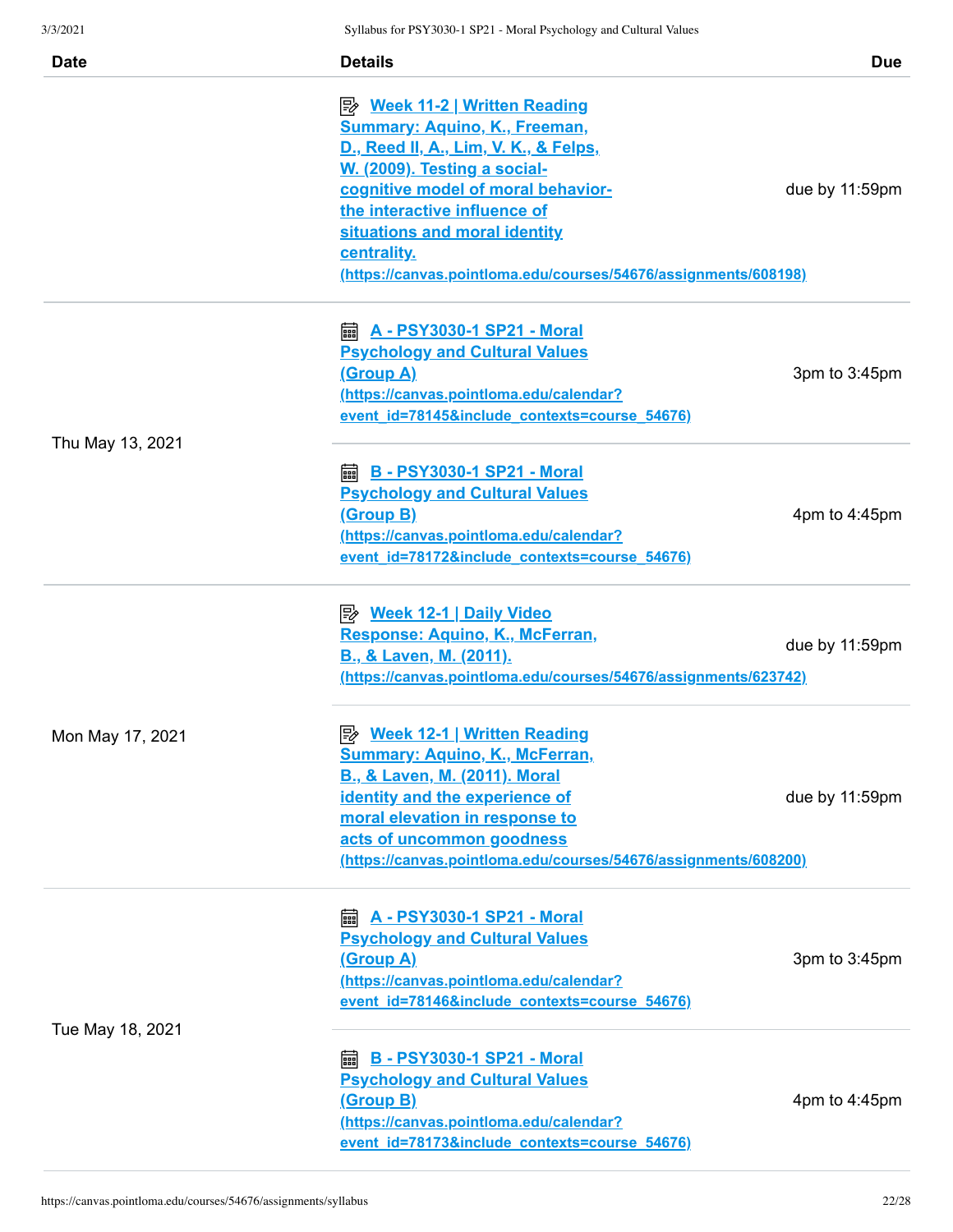| <b>Date</b>      | <b>Details</b>                                                                                                                                                                                  | <b>Due</b>     |
|------------------|-------------------------------------------------------------------------------------------------------------------------------------------------------------------------------------------------|----------------|
| Wed May 19, 2021 | <u>≫ Week 12-2   Daily Video</u><br><b>Response: Hero</b><br>(https://canvas.pointloma.edu/courses/54676/assignments/623743)                                                                    | due by 11:59pm |
|                  | <b>Hero</b><br>(https://canvas.pointloma.edu/courses/54676/assignments/608196)                                                                                                                  | due by 11:59pm |
| Thu May 20, 2021 | <b>Psychology and Cultural Values</b><br><u>(Group A)</u><br>(https://canvas.pointloma.edu/calendar?<br>event id=78147&include contexts=course 54676)                                           | 3pm to 3:45pm  |
|                  | <b>and B - PSY3030-1 SP21 - Moral</b><br><b>Psychology and Cultural Values</b><br><u>(Group B)</u><br>(https://canvas.pointloma.edu/calendar?<br>event id=78174&include contexts=course 54676)  | 4pm to 4:45pm  |
|                  | <b>B</b> Week 13-1   Daily Video<br>Response: Narvaez (2013)<br>(https://canvas.pointloma.edu/courses/54676/assignments/623744)                                                                 | due by 11:59pm |
| Mon May 24, 2021 | <u>≫ Week 13-1   Written Reading</u><br><b>Summary: Narvaez (2013)</b><br><b>Neurobiology and moral mindset</b><br>(https://canvas.pointloma.edu/courses/54676/assignments/608202)              | due by 11:59pm |
|                  | <b>a</b> A - PSY3030-1 SP21 - Moral<br><b>Psychology and Cultural Values</b><br>(Group A)<br>(https://canvas.pointloma.edu/calendar?<br>event_id=78148&include_contexts=course_54676)           | 3pm to 3:45pm  |
| Tue May 25, 2021 | <b>B - PSY3030-1 SP21 - Moral</b><br>酾<br><b>Psychology and Cultural Values</b><br><u>(Group B)</u><br>(https://canvas.pointloma.edu/calendar?<br>event id=78175&include contexts=course 54676) | 4pm to 4:45pm  |
| Wed May 26, 2021 | <b>Response: Narvaez &amp; Lapsley</b><br>(2014)<br>(https://canvas.pointloma.edu/courses/54676/assignments/623745)                                                                             | due by 11:59pm |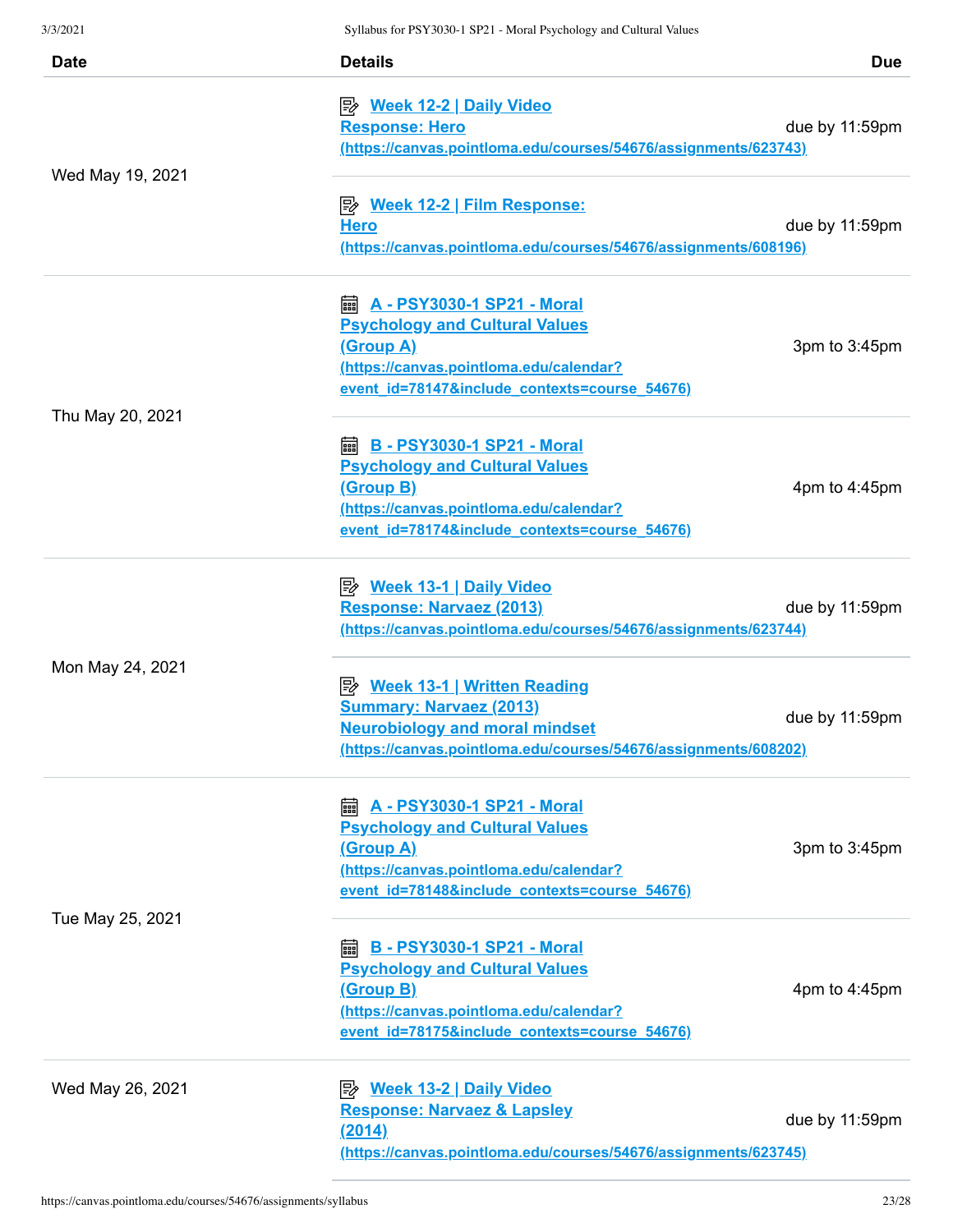|                  | $\beta$ ynabus for 1 $\beta$ 1 5050-1 $\beta$ 1 $\beta$ 1 - iviolai 1 sychology and Cunural Vanues |                |
|------------------|----------------------------------------------------------------------------------------------------|----------------|
| <b>Date</b>      | <b>Details</b>                                                                                     | <b>Due</b>     |
|                  | <b>Week 13-2</b>   Participation:                                                                  |                |
|                  | Narvaez & Lapsley (2014)                                                                           | due by 11:59pm |
|                  | (https://canvas.pointloma.edu/courses/54676/assignments/608203)                                    |                |
|                  | <u>≫ Week 13-2   Written Reading</u>                                                               |                |
|                  | <b>Summary: Narvaez &amp; Lapsley</b>                                                              |                |
|                  | (2014) Becoming a Moral Person -                                                                   |                |
|                  | <b>Moral Development and Moral</b>                                                                 | due by 11:59pm |
|                  | <b>Character Education as a Result of</b>                                                          |                |
|                  | <b>Social Interactions</b>                                                                         |                |
|                  | (https://canvas.pointloma.edu/courses/54676/assignments/608204)                                    |                |
|                  | <b>A</b> - PSY3030-1 SP21 - Moral                                                                  |                |
|                  | <b>Psychology and Cultural Values</b>                                                              |                |
|                  | <u>(Group A)</u>                                                                                   | 3pm to 3:45pm  |
|                  | (https://canvas.pointloma.edu/calendar?                                                            |                |
|                  | event id=78149&include contexts=course 54676)                                                      |                |
| Thu May 27, 2021 |                                                                                                    |                |
|                  | <b>ADDE: B - PSY3030-1 SP21 - Moral</b>                                                            |                |
|                  | <b>Psychology and Cultural Values</b>                                                              |                |
|                  | <u>(Group B)</u>                                                                                   | 4pm to 4:45pm  |
|                  | (https://canvas.pointloma.edu/calendar?                                                            |                |
|                  | event id=78176&include contexts=course 54676)                                                      |                |
|                  | <b>A - PSY3030-1 SP21 - Moral</b><br>酾                                                             |                |
|                  | <b>Psychology and Cultural Values</b>                                                              |                |
|                  | <u>(Group A)</u>                                                                                   | 3pm to 3:45pm  |
|                  | (https://canvas.pointloma.edu/calendar?                                                            |                |
|                  | event id=78150&include contexts=course 54676)                                                      |                |
|                  | <b>B - PSY3030-1 SP21 - Moral</b><br>酾                                                             |                |
|                  | <b>Psychology and Cultural Values</b>                                                              |                |
| Tue Jun 1, 2021  | <u>(Group B)</u>                                                                                   | 4pm to 4:45pm  |
|                  | (https://canvas.pointloma.edu/calendar?                                                            |                |
|                  | event id=78177&include contexts=course 54676)                                                      |                |
|                  | <b>B</b> Final Oral Presentation                                                                   |                |
|                  | (Morality & Values in the Media) -                                                                 |                |
|                  | Part 1                                                                                             | due by 11:59pm |
|                  | (https://canvas.pointloma.edu/courses/54676/assignments/608181)                                    |                |
|                  |                                                                                                    |                |
| Thu Jun 3, 2021  | A - PSY3030-1 SP21 - Moral<br>酾                                                                    |                |
|                  | <b>Psychology and Cultural Values</b><br><u>(Group A)</u>                                          |                |
|                  | (https://canvas.pointloma.edu/calendar?                                                            | 3pm to 3:45pm  |
|                  | event id=78151&include contexts=course 54676)                                                      |                |
|                  |                                                                                                    |                |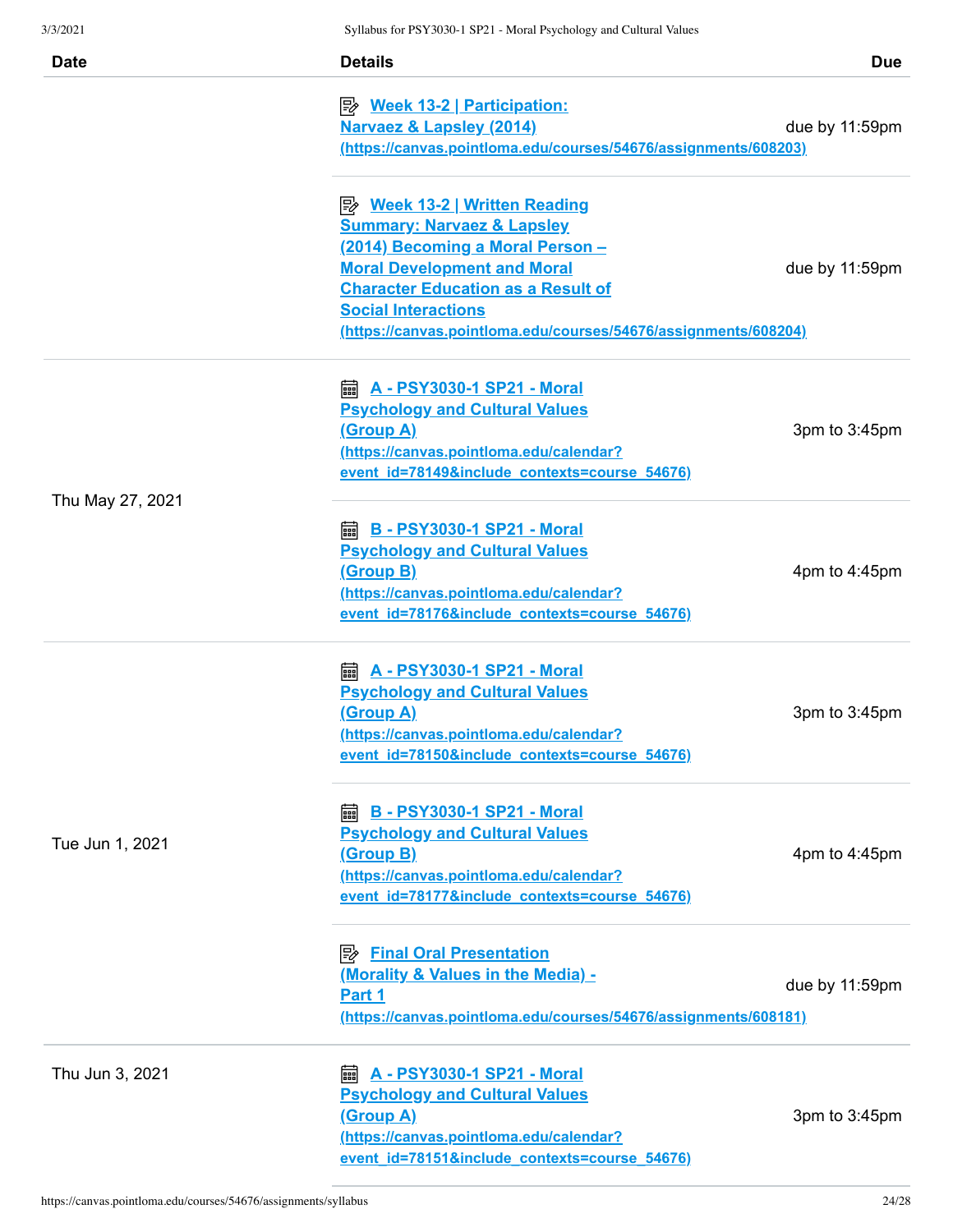| 3/3/2021    | Syllabus for PSY3030-1 SP21 - Moral Psychology and Cultural Values                                                                                                                                               |
|-------------|------------------------------------------------------------------------------------------------------------------------------------------------------------------------------------------------------------------|
| <b>Date</b> | <b>Details</b><br><b>Due</b>                                                                                                                                                                                     |
|             | 翩<br><b>B - PSY3030-1 SP21 - Moral</b><br><b>Psychology and Cultural Values</b><br><u>(Group B)</u><br>4pm to 4:45pm<br>(https://canvas.pointloma.edu/calendar?<br>event id=78178&include contexts=course 54676) |
|             | <b>B</b> Final Oral Presentation<br>(Morality & Values in the Media) -<br>due by 11:59pm<br>Part <sub>2</sub><br>(https://canvas.pointloma.edu/courses/54676/assignments/623835)                                 |
|             | $\Rightarrow$ Act of Compassion (5%)<br>(https://canvas.pointloma.edu/courses/54676/assignments/608180)                                                                                                          |
|             | <b>E</b> Morality & Values in the Media<br><b>Project</b><br>(https://canvas.pointloma.edu/courses/54676/assignments/608183)                                                                                     |
|             | Discussion Co-Leader #2 (20%)<br>(https://canvas.pointloma.edu/courses/54676/assignments/608185)                                                                                                                 |
|             | Roll Call Attendance<br>(https://canvas.pointloma.edu/courses/54676/assignments/608186)                                                                                                                          |
|             | <b>B</b> Week 1-2   Participation:<br>Kohlberg (1984) AND Kohlberg<br>(1977)<br>(https://canvas.pointloma.edu/courses/54676/assignments/608206)                                                                  |
|             | <b>B</b> Week 10-1   Participation:<br><b>Walker &amp; Frimer (2009)</b><br>(https://canvas.pointloma.edu/courses/54676/assignments/608191)                                                                      |
|             | <b>B</b> Week 10-2   Participation: The<br><b>Dark Knight and moral psychology</b><br>(https://canvas.pointloma.edu/courses/54676/assignments/608236)                                                            |
|             | <b>Frimer &amp; Walker (2009)</b><br>(https://canvas.pointloma.edu/courses/54676/assignments/608193)                                                                                                             |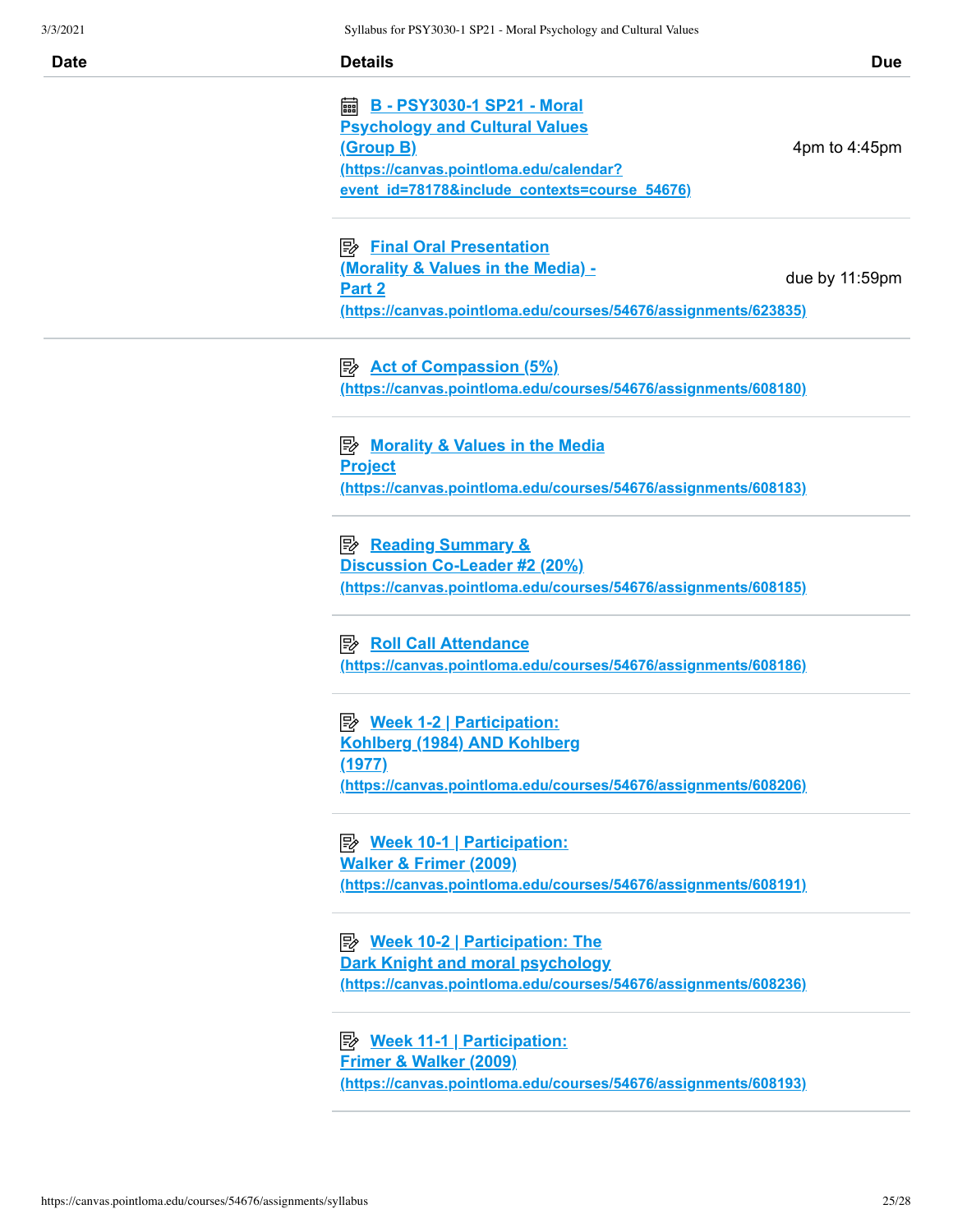| Date | <b>Details</b> | <b>Due</b> |
|------|----------------|------------|
|      |                |            |

 **Week 11-2 | Participation: Aquino, K., Freeman, D., Reed II, A., Lim, V. K., & Felps, W. (2009). [\(https://canvas.pointloma.edu/courses/54676/assignments/608197\)](https://canvas.pointloma.edu/courses/54676/assignments/608197)**

 **Week 12-1 | Participation: Aquino, K., McFerran, B., & Laven, M. (2011). [\(https://canvas.pointloma.edu/courses/54676/assignments/608199\)](https://canvas.pointloma.edu/courses/54676/assignments/608199)**

 **Week 12-2 | Participation: Hero (film) [\(https://canvas.pointloma.edu/courses/54676/assignments/608195\)](https://canvas.pointloma.edu/courses/54676/assignments/608195)**

 **Week 13-1 | Participation: Narvaez (2013) [\(https://canvas.pointloma.edu/courses/54676/assignments/608201\)](https://canvas.pointloma.edu/courses/54676/assignments/608201)**

**Week 15 | Participation [\(https://canvas.pointloma.edu/courses/54676/assignments/608205\)](https://canvas.pointloma.edu/courses/54676/assignments/608205)**

 **Week 2-1 | Participation: Colby, Damon, Killen & Hart (1999) [\(https://canvas.pointloma.edu/courses/54676/assignments/608208\)](https://canvas.pointloma.edu/courses/54676/assignments/608208)**

 **Week 2-2 | Participation: Gilligan & Attanucci (1988) [\(https://canvas.pointloma.edu/courses/54676/assignments/608210\)](https://canvas.pointloma.edu/courses/54676/assignments/608210)**

 **Week 3-1| Participation: Schwartz (2012) [\(https://canvas.pointloma.edu/courses/54676/assignments/608213\)](https://canvas.pointloma.edu/courses/54676/assignments/608213)**

**Ey** Week 3-2 | Participation: Haidt **(2001) [\(https://canvas.pointloma.edu/courses/54676/assignments/608214\)](https://canvas.pointloma.edu/courses/54676/assignments/608214)**

**E** Week 4-1 | Participation: Haidt **& Graham (2007) [\(https://canvas.pointloma.edu/courses/54676/assignments/608216\)](https://canvas.pointloma.edu/courses/54676/assignments/608216)**

 **Week 4-2 | Participation: Haidt, J. (2003). [\(https://canvas.pointloma.edu/courses/54676/assignments/608218\)](https://canvas.pointloma.edu/courses/54676/assignments/608218)**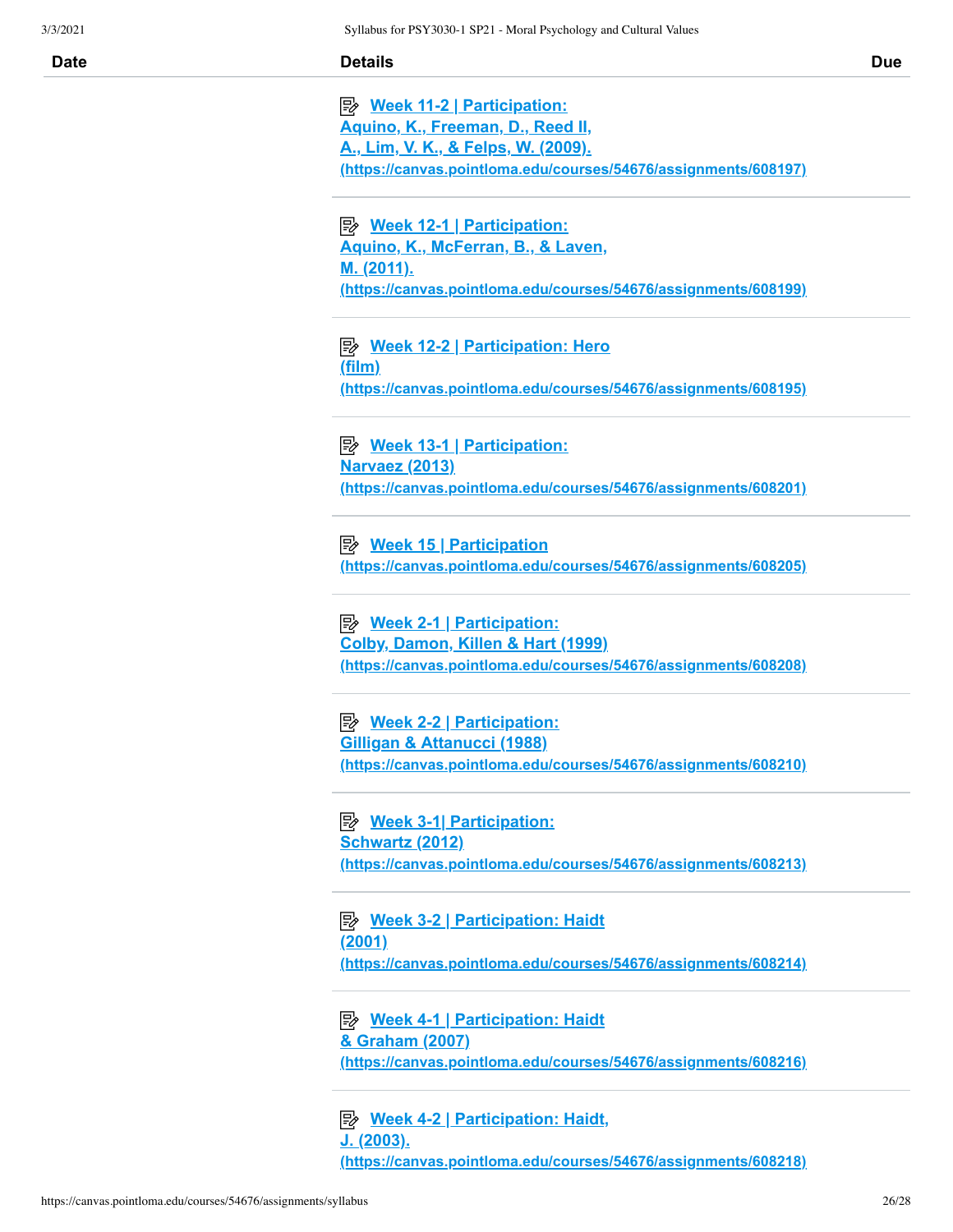| Date | <b>Details</b> | <b>Due</b> |
|------|----------------|------------|
|      |                |            |

| ■ Week 5-1   Participation:                                     |
|-----------------------------------------------------------------|
| <u>Emmons (2009)</u>                                            |
| (https://canvas.pointloma.edu/courses/54676/assignments/608221) |

 **Week 5-2 | Participation: [\(https://canvas.pointloma.edu/courses/54676/assignments/621567\)](https://canvas.pointloma.edu/courses/54676/assignments/621567)**

 **Week 6-1 | Participation: Batson, Fultz & Schoenrade (1987). [\(https://canvas.pointloma.edu/courses/54676/assignments/608223\)](https://canvas.pointloma.edu/courses/54676/assignments/608223)**

 **Week 6-2 | Participation: Batson, Klein, Highberger & Shaw (1995). [\(https://canvas.pointloma.edu/courses/54676/assignments/608225\)](https://canvas.pointloma.edu/courses/54676/assignments/608225)**

 **Week 7-1 | Participation: Bloom, P. (2017) [\(https://canvas.pointloma.edu/courses/54676/assignments/608227\)](https://canvas.pointloma.edu/courses/54676/assignments/608227)**

 **Week 7-2 | Participation: Graham, J., Waytz, A., Meindl, P., Iyer, R., & Young, L. (2017). [\(https://canvas.pointloma.edu/courses/54676/assignments/608229\)](https://canvas.pointloma.edu/courses/54676/assignments/608229)**

 **Week 8-1 | Participation: Cameron & Rapier (2017). [\(https://canvas.pointloma.edu/courses/54676/assignments/608231\)](https://canvas.pointloma.edu/courses/54676/assignments/608231)**

 **Week 8-2 | Participation: Narvaez (2009). [\(https://canvas.pointloma.edu/courses/54676/assignments/608233\)](https://canvas.pointloma.edu/courses/54676/assignments/608233)**

**Ey** Week 9-1 | Participation: Colby **& Damon (2015) [\(https://canvas.pointloma.edu/courses/54676/assignments/608187\)](https://canvas.pointloma.edu/courses/54676/assignments/608187)**

 **Week 9-2 | Participation: Hardy & Carlo (2011) [\(https://canvas.pointloma.edu/courses/54676/assignments/608189\)](https://canvas.pointloma.edu/courses/54676/assignments/608189)**